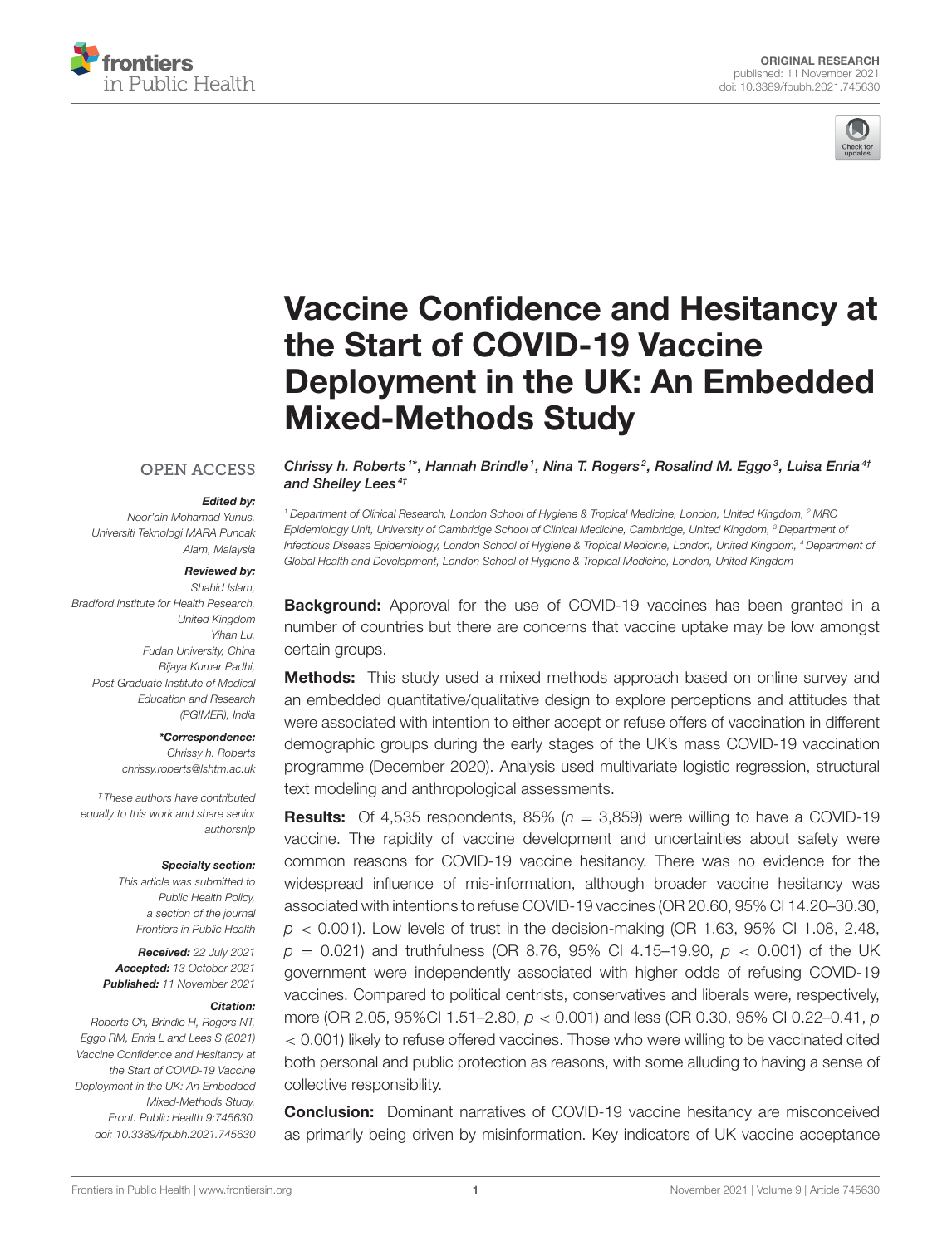include prior behaviors, transparency of the scientific process of vaccine development, mistrust in science and leadership and individual political views. Vaccine programmes should leverage the sense of altruism, citizenship and collective responsibility that motivated many participants to get vaccinated.

Keywords: COVID-19, vaccines, mixed-methods, anthropology, trust, misinformation

### INTRODUCTION

In December 2020, the United Kingdom became the first country to approve the use of a vaccine directed against SARS-Cov-2 after successful trials of the Pfizer/BioNTech BNT162b2 mRNA vaccine [\(1\)](#page-15-0). Regulatory approval of the Oxford University/AstraZeneca ChAdOx1 [\(2\)](#page-15-1) and Moderna mRNA-1273 [\(3\)](#page-16-0) products brought two additional vaccines to the UK market by early January 2021. Immediately after the licensing of BNT162b2, the UK government commenced an ambitious national vaccination campaign that aimed to maximize the shortterm impacts by (1) leveraging the probability that there would be high levels of efficacy from a single dose of (any available) COVID-19 vaccine and (2) by delivering available vaccine to older and clinically vulnerable individuals first [\(4\)](#page-16-1). The UK's gamble on the effectiveness of a single dose was vindicated by subsequent evidence that a single dose of BNT162b2 was highly protective against emergency hospitalization and mortality, whilst a single dose of ChAdOx1 similarly protected from severe disease [\(5\)](#page-16-2). Early findings from passive surveillance of household transmission in England [\(6\)](#page-16-3) also showed that vaccination was associated with a reduced secondary attack rate, suggesting that vaccinated people who contracted SARS-CoV-2 infections were less able to transmit infection than unvaccinated people [\(7\)](#page-16-4). The UK's vaccination strategy and programme has been hailed a success, with three-quarters of all UK adults having received at least one dose of a SARS-CoV-2 vaccine and 50% having received two doses by 2021-03-17 [\(8\)](#page-16-5). This figure is somewhat higher than the estimates of a June 2020 survey of around 13,000 people in 19 countries, which reported that on average 71% of respondents were either likely or very likely to accept a SARS-CoV-2 vaccine. The very high uptake of SARS-CoV-2 vaccines in the UK appears to indicate a substantial increase in SARS-CoV-2 vaccine confidence and also seems to fly in the face of both (1) that these vaccines remain mostly uncharacterised for long-term safety and (2) that there has been a recent national and global trend of vaccine hesitancy for a range of vaccines [\(9\)](#page-16-6) which has emerged as one of the most significant and complex public health challenges of the twenty-first century.

The WHO SAGE Working Group on Vaccine Hesitancy previously developed the "3 Cs" model of vaccine hesitancy [\(10\)](#page-16-7) which describes three key factors [Confidence, Complacency, Convenience] that contribute to vaccine hesitancy. The success of the UK's SARS-CoV-2 vaccination strategy can potentially be explained as having made the process of vaccination highly convenient by making a sufficient number of vaccine doses available through the National Health Service (NHS), at local health centers and at zero cost to the public. The level of complacency is also likely to be very low because of the highly visible personal, social, cultural, economic and global impacts of the pandemic. The drivers and extent of UK confidence in SARS-CoV-2 vaccines are however more debatable [\(11\)](#page-16-8) and in this work we aim to understand how individuals living in the UK made decisions about their intentions to either accept or refuse vaccination at the very beginning of the UK national vaccination programme that commenced in December 2020. In order to achieve this goal we carried out an online survey of ∼4,500 adults living in the UK and applied an embedded mixed-methods approach to analysis and interpretation.

# MATERIALS AND METHODS

#### Ethics Approval and Consent to Participate

This study was approved by the research ethics committees of the London School of Hygiene & Tropical Medicine (ref: 17860) and World Health Organization (ref: CERC.0039B). The data were fully anonymous and the study team were unable to identify any respondents. The respondents provided informed consent at the start of the survey by means of ticking a box on the web-form. All questions in the survey were optional, meaning that participants could skip questions if they did not want to divulge specific data.

#### Survey Design

We designed and deployed an embedded mixed-methods online survey as previously described [\(12\)](#page-16-9). Briefly, the survey included both quantitative and qualitative (open-ended text) questions that were relevant to the UK COVID-19 outbreak, COVID-19 vaccines and their relationship to participants' health, health behaviors and attitudes. All data were collected anonymously and securely using ODK [\(13\)](#page-16-10). The survey was advertised using Facebook's premium "Boost Post" feature [\(14\)](#page-16-11) and ran from 2020-12-08 to 2020-12-16. All questions in the survey were voluntary, meaning that participants could skip questions that they did not wish to answer. Adverts were targeted to the eligible population of people aged 18 and over and living in the UK. All participants were asked to provide informed consent and to confirm their eligibility.

The survey included questions on the topics of (1) Demographics, (2) Compliance with testing and isolation following COVID-19 symptoms, (3) Use of the NHS COVID-19 contact tracing app, (4) Trust in the government and their decision making, (5) Health condition and exercise, (6) Domestic and gender-based violence and (7) Attitudes toward vaccination.

Study respondents were asked "When COVID-19 vaccines become available, will you be happy to get vaccinated?" [Yes | No], "Why would/wouldn't you get vaccinated?" [Free text] and "Which of these best describes your general feelings about vaccines?" [I believe that vaccines are an effective way to control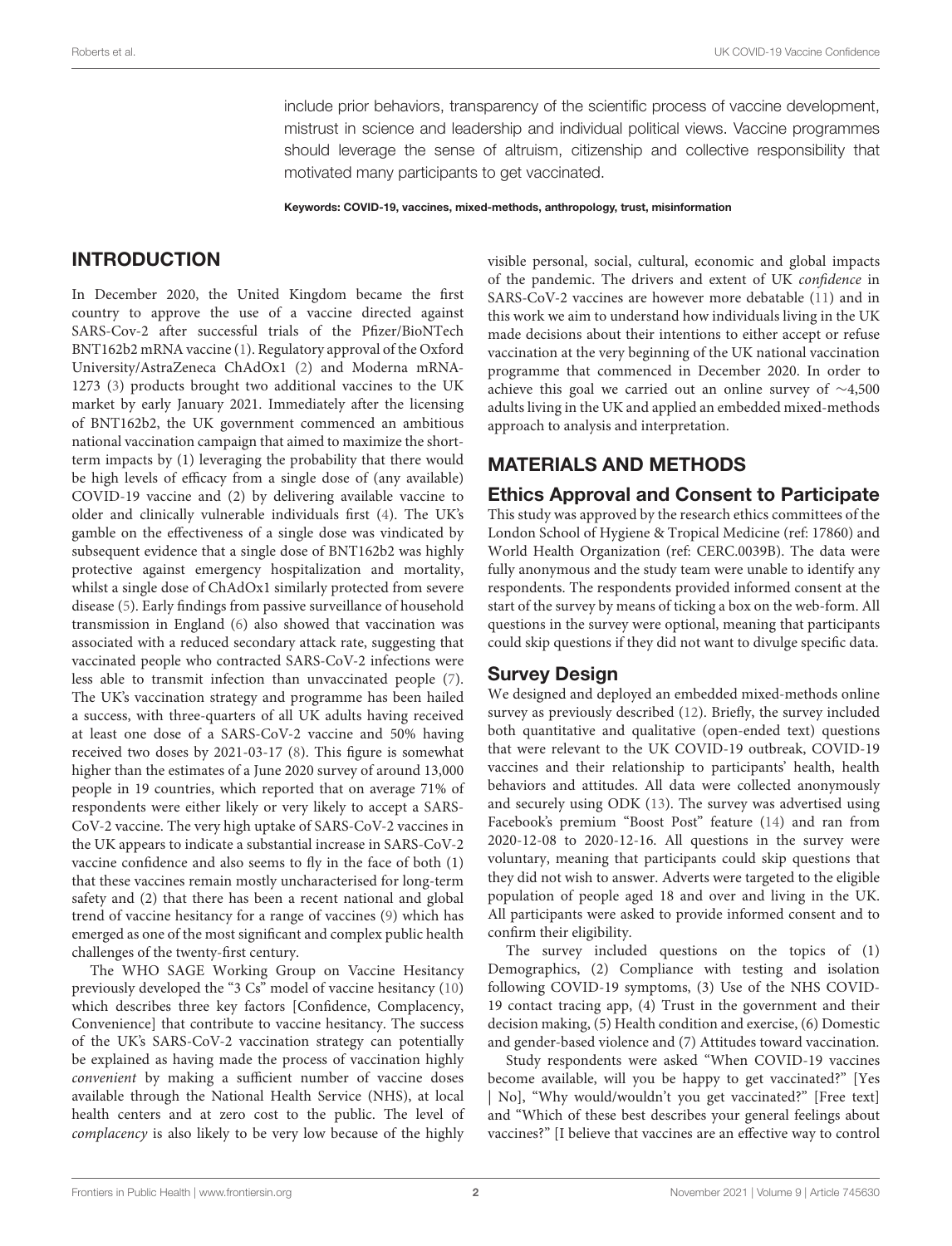infectious diseases | I have concerns about the usefulness of some or all vaccines, but have not turned down the offer of vaccination for me or a member of my household | I have concerns about the usefulness of some or all vaccines and have previously turned down one or more offers of vaccination for me or a member of my household]. To gauge previous vaccine seeking behaviors, we asked participants "Do you get a seasonal flu vaccine?" [Always/Usually | Sometimes | Never]. Participants indicated if they were disabled as described in section 6 of the UK Equality Act 2010 [Yes | No] and provided a self-assessment of their general health over the last 4 weeks [Very bad | Bad | Fair | Good | Very good].

Respondents were further asked "Do you think that the UK government (Westminster) is making good decisions about how to control COVID-19?" [Yes/No], "Do you think that the UK government tells you the whole truth about coronavirus and COVID-19" [Always | Mostly | Sometimes | Almost never | Never | I don't know] and "Do you feel that your household has experienced financial hardship as a result of COVID-19" [Yes | No].

Demographic variables included in the analysis were age group  $[18-29 \text{ years}, 30-49 \text{ years}, 50-69 \text{ years}, \text{ and } 70+]$ , gender [Female | Male | Another gender], highest educational attainment [GCSEs/O-levels | A levels/Highers | Degree or higher degree], ethnicity [using UK Government 2011 census groups [\(15\)](#page-16-12)] employment [Full time | Part time | Homemaker | Retired | Student | Unemployed], annual household income [Less than £15,000 | £15,000–£24,999 | £25,000–£39,999 | £40,000–£59,999 | £60,000–£99,999 | £100,000+], political views [Conservative/Right" | Floating/Centre | Liberal/Left] and UK postcode area. Participants also provided information on whether they had prior doctor-diagnoses of several medical conditions including asthma, cancer, type 1 and 2 diabetes, heart disease, hypertension, lung disease, obesity, stroke, depression, and anxiety. To assess recent signs of acute depression, participants were asked "How often did you feel down, depressed, or hopeless in the past 4 weeks [Not at all | less than half the time | More than half the time | Every day].

#### Analysis

Analysis was performed using R version 4.0.3. Missing data were imputed using the R package "mice" [\(16\)](#page-16-13). For downstream analysis, 15 imputed data sets were pooled using the R package "sjmisc" to find the modal value for each missing data point. The number of survey responses from ethnic minority groups was low and for statistical purposes we categorized ethnicity into two classes [White | Ethnic minority]. Acute depression was classified as none [Not at all], mild [less than half the time] and moderate-severe [More than half the time | Every day]. Univariate binomial logistic regression was used to determine whether there was evidence for an association between each variable and the outcome of vaccine acceptance. Any variable that was significantly associated (after false discovery correction for multiple testing) with vaccine acceptance decisions in univariate analysis  $(Q < 0.05)$  was then included in a multivariate binomial logistic regression analysis.

## Topic Modeling

Structural topic modeling (STM) of open-ended text was used to identify key topics associated with acceptance and nonacceptance of a COVID-19 vaccine using the R package "stm" [\(17\)](#page-16-14). Free text responses to the question "Why would/wouldn't you accept a COVID-19 vaccine?" were processed into separate text corpuses [accept/refuse] and analyzed individually. Common stop-words (and, is, don't, can't etc.) and semantically neutral words such as "COVID" and "Vaccine" were removed. The number of topics that were included in each analysis was determined from visualization of charts comparing several key indicators provided by the STM process, including semantic coherence (e.g., the clarity of topics), held-out likelihood (e.g., likelihood of retaining documents in the analysis) and minimal residuals of the model fit. When identifying the optimal number of topics to include in the analysis, we sought to maximize the held-out likelihood (number of documents retained) whilst minimizing the residuals. STM assigned a set of scores (theta scores) to each free-text response or "quote" in the corpus and these scores could be used to assign each quote to one or more of the topics. We extracted the highest scoring quotes (theta  $> 0.3$ ) for each topic and used a lazy-consensus approach to defining the topic names that we felt best described the content of the group of quotes that had been assigned to each topic. A list of the most frequent words used within the quotes assigned to each topic was produced, along with a correlation matrix showing the relationships between topics based on the correlation of the maximum a posteriori estimates for the topic proportions. STM topics with correlation >0.25 were grouped together as subtopics of a single topic. Topics which were assigned fewer than five quotes with theta >0.3 were not included in the analysis.

The STM process was performed once for the corpus of quotes provided by those who said that they would accept a COVID-19 vaccine, then separately for the corpus provided by those who intended to refuse a vaccine.

# Qualitative Analysis

In each of the two STM analyses, we extracted those quotes that had theta scores above 0.3. This approach was taken on the assumptions that (1) quotes with a high theta score for a specific topic were likely to be highly representative of the topic and (2) that these quotes were unlikely to have content crossover with other topics because the high theta score was proportional to high exclusivity (noting that the individual topic theta scores for each quote always add to 1.0). Detailed thematic qualitative analysis then allowed us to perform a thorough and nuanced exploration of the topic content and meanings.

# RESULTS

The advert and survey were active between 2020-12-08 and 2020- 12-18. The total "reach" of the Facebook advert (i.e., the total number of individuals to whom the advert was displayed at least once) included 120,826 people living in England ( $n = 99,834$ ), Scotland ( $n = 10,368$ ), Wales ( $n = 8,384$ ), and Northern Ireland  $(n = 2,240)$ . The advert reached 69,115 females, 48,534 males and 2,176 people who did not declare their gender on Facebook. The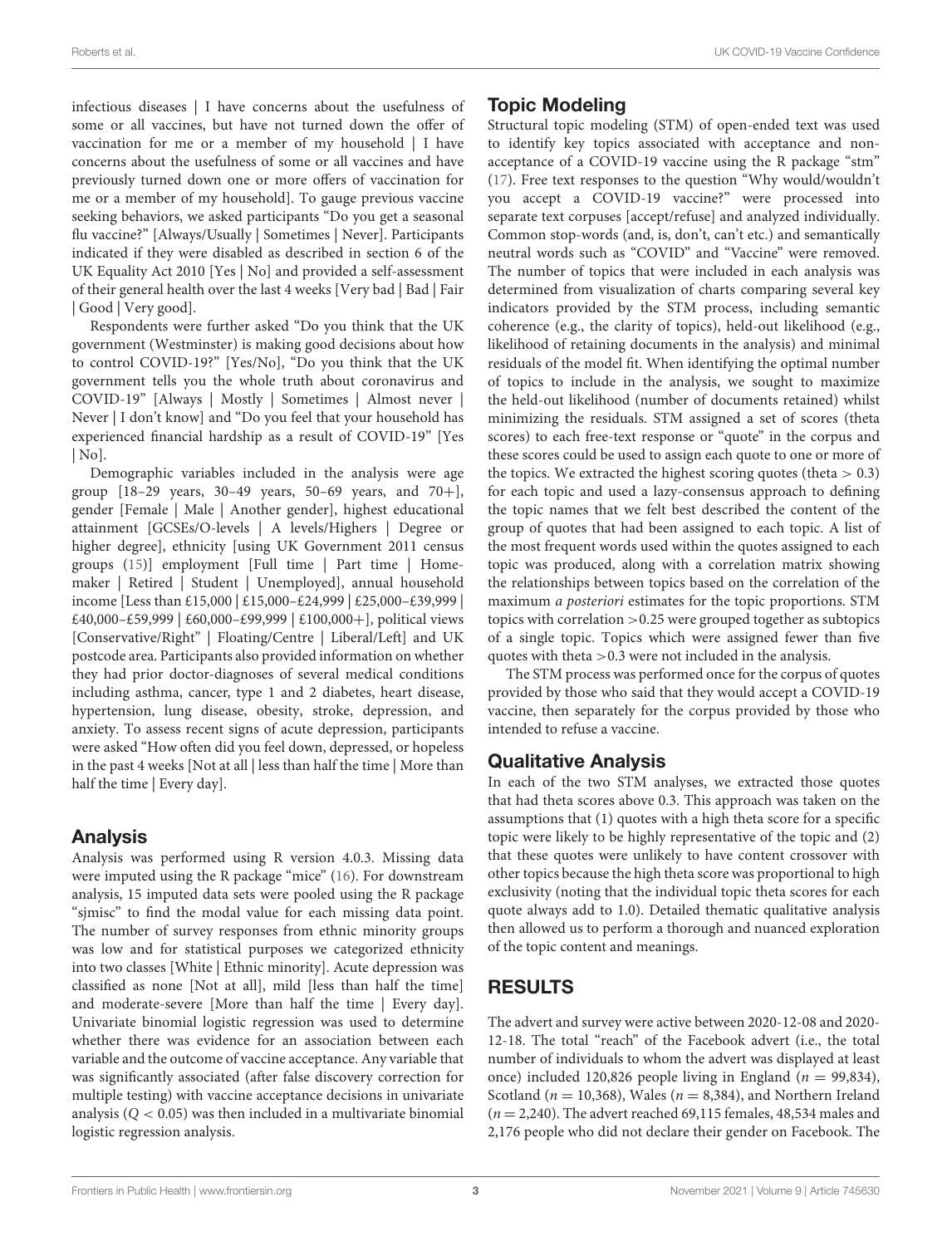link to the survey webpage was clicked 7,472 times (an overall click-through rate of 0.0618 and cost per click £0.16). In total, 4,535 respondents completed the survey (overall conversion rate from advert to survey completion 0.038, cost per survey response £0.22). There was substantial heterogeneity in the click-through and conversion rates among different age and gender groups.

Demographically, the cohort had notably high levels of representation from females (65%), people aged 50–69 (61%) and people who were educated to degree level or higher (55%). The survey had very low representation of ethnic minority groups (3%) which is in keeping with our findings in a previous (similarly designed) survey [\(12,](#page-16-9) [18\)](#page-16-15). Other demographic factors including postcode areas, income and employment were more evenly represented in the cohort (**[Table 1](#page-4-0)**). The respondents were located in England ( $n = 3,910, 86.2\%$ ), Scotland ( $n = 316, 7.0\%$ ), Wales ( $n = 263, 5.8\%$ ), and Northern Ireland ( $n = 46, 1.0\%$ ).

Overall, 85% (3859/4535) of participants indicated that they would accept a SARS-CoV-2 vaccine if offered one. **[Table 1](#page-4-0)** provides a summary of the survey's demographic data and the results of both the univariate and multivariate logistic regression tests. Showing only those variables where there were significant differences between the groups in multivariate analysis, **[Figure 1](#page-8-0)** illustrates the odds ratios and associated confidence intervals of intending to reject an offer of a COVID-19 vaccine in different groups who took part in the study.

The STM analysis identified 16 topics (REF01–REF16) that together described the key reasons given for refusing a COVID-19 vaccine (**[Table 2](#page-9-0)**). Topic REF16 had too few quotes and was dropped from the analysis. A further 16 topics (ACC01- ACC16) were identified for the group who intended to accept COVID-19 vaccination (**[Table 3](#page-10-0)**). Seven sub-topics (ACC02ii, ACC04iii, ACC04v, ACC05i, ACC05ii, ACC05iii, and ACC05v) had fewer than five quotes with theta >0.3 and were dropped from the analysis.

#### Government Decisions

We found that just 21.7% ( $n = 982$ ) of study participants thought that the UK government was making good decisions about the control of COVID-19. After adjusting for all covariates in a multivariate regression analysis (**[Figure 1](#page-8-0)** and **[Table 1](#page-4-0)**), the odds ratios of COVID-19 vaccine refusal were found to be higher amongst those who did not believe that the UK government was making good decisions about the COVID-19 response (OR 1.63, 95% CI  $1.08-2.48$ ,  $p = 0.021$ ).

In topic ACC06, respondents expressed how their intention to be vaccinated was informed by their strong trust in science, the NHS, scientists and scientific method. These respondents were not equally positive about the role of the UK government and some made it clear that although they had doubts about the government's role, this did not deter them from accepting vaccines.

"Although I have little faith in the government, I do have faith in the UK's medical approval authorities and processes"

"I trust science, and our NHS, despite the government's manipulation of the situation."

Among the quotes from potential vaccine refusers, criticisms of the government were generally focussed on questions surrounding their motivations, truthfulness and political or social agenda.

#### Government Trust

Nearly one third of respondents (29.7%,  $n = 1,344$ ) believed that the UK government never, or almost never, told the whole truth about coronavirus and COVID-19. The odds ratios of COVID-19 vaccine refusal were higher amongst those who thought that the UK government "never" (OR 8.76, 95% CI 4.15–19.9, p < 0.001) or "almost never" (OR 4.79, 95% CI 2.31-10.73,  $p < 0.001$ ) told the whole truth about COVID-19.

In topic REF02, participants expressed their skepticism about the UK government's role in the very rapid process of COVID-19 vaccine development. Many of the respondents whose quotes made up topics REF02 and REF03 felt that it was hard to believe that a valid and legitimate process could be completed in such a short time.

"Not enough testing (8–12 months compared to 8–12 years for normal vaccine development), too much secrecy regarding content and method of production, problems arising even in early cases."

"I religiously get my flu jab each year, and have had numerous other vaccinations throughout my life—the only negative experience was when I was in the NHS in the 1980s when Hep C jabs were being promoted that had been formulated from Us [USA] blood products, but this has not stopped me having all the other proven vaccines above....However re COVID-19:- I'm not convinced by the lack of studies of long term effects; need to know more about differences between the vaccines; interested to know how the MHRA had all the info re Pfizer, when the final results were released a week after they had said it was okay; the optics of share sales (moderna)/efficacy results changing within hours of a share price crash (astra zeneca) are not altogether encouraging either."

These concerns appeared to reflect suspicions that were implicitly leveled at both the government (REF02) and pharmaceutical companies (REF10).

"Because the medical profession tell us that it takes between five and ten years to perfect a good vaccine, we are being told that Pfizer, has done this in six months. Garbage."

"Please! If a cure couldn't be found for Coronovirus or the other cold viruses since research started in 1947, then ergo, these 'vaccines' have obviously already been manufactured well before the 'pandemic'. My question is...Why?"

Others were suspicious not only of the timeline of development, but also of the potential for personal financial gain for ministers and the alleged provision by the government of legal indemnities to pharmaceutical companies.

"No confidence or trust whatsoever in the testing regimes for the vaccines. If they are so good why has [the] government given immunity from prosecution in the event of adverse reactions to big pharma companies?"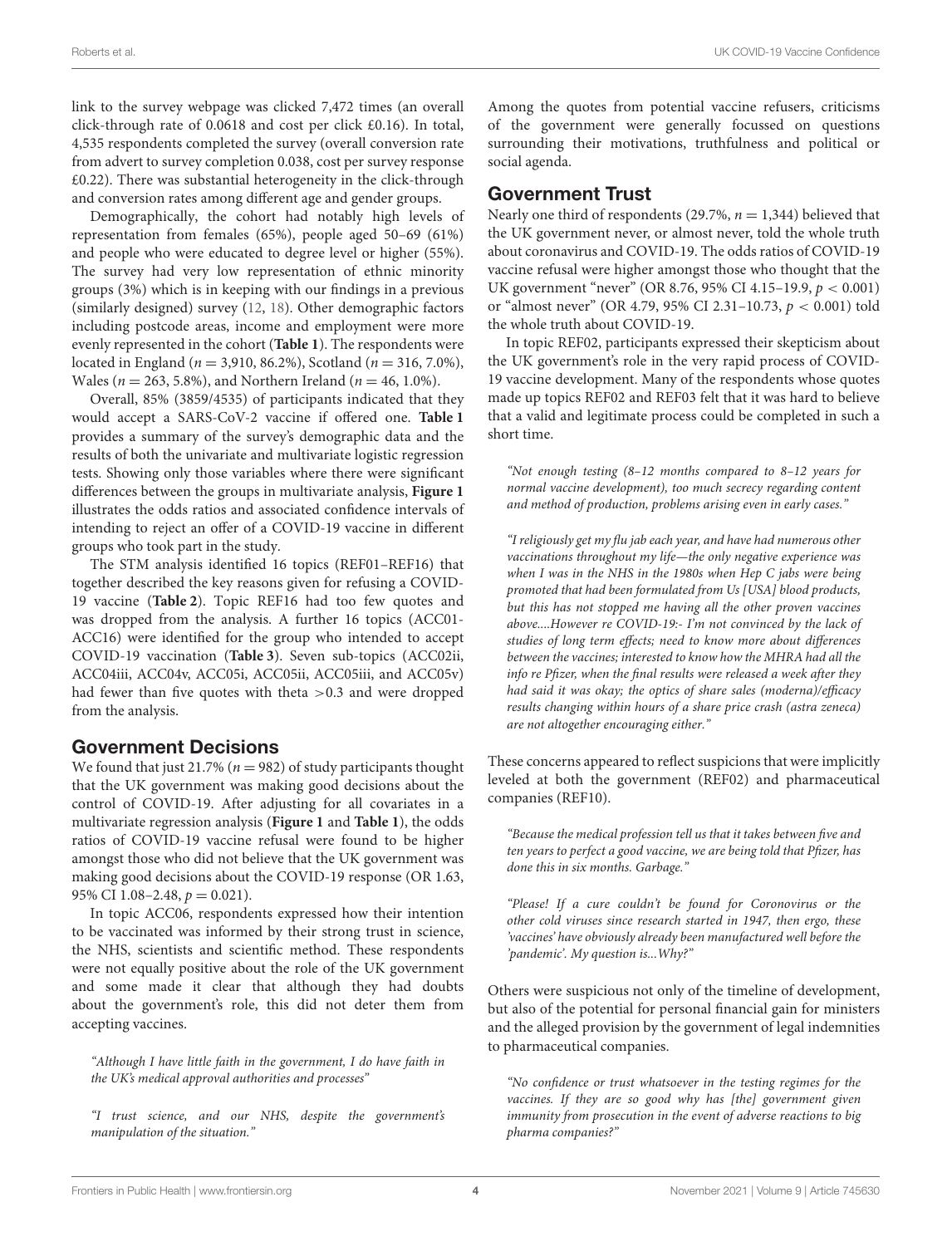<span id="page-4-0"></span>

|                                                                           | <b>Total</b><br>$(N = 4,535)$ n % <sup>†</sup> |                                                      |                                                    |                          | <b>Univariate analysis</b> |            |                      |                          | Multivariate analysis    |         |
|---------------------------------------------------------------------------|------------------------------------------------|------------------------------------------------------|----------------------------------------------------|--------------------------|----------------------------|------------|----------------------|--------------------------|--------------------------|---------|
| Characteristic                                                            |                                                | Accept<br>vaccine<br>$(N = 3,859)$ n % <sup>††</sup> | Reject<br>vaccine<br>$(N = 676) n\%$ <sup>††</sup> | OR <sup>a</sup>          | 95% Cla                    | $p$ -value | q-value <sup>b</sup> | OR <sup>a</sup>          | 95% Cl <sup>a</sup>      | p-value |
| Gender                                                                    |                                                |                                                      |                                                    |                          |                            | 0.001      | 0.002                |                          |                          |         |
| Female                                                                    | 2,983 (65.8%)                                  | 2,577 (86.4%)                                        | 406 (13.6%)                                        | $\overline{\phantom{0}}$ | $\overline{\phantom{0}}$   |            |                      | $\overline{\phantom{0}}$ | $\overline{\phantom{0}}$ |         |
| Male                                                                      | 1,527 (33.7%)                                  | 1,264 (82.8%)                                        | 263 (17.2%)                                        | 1.32                     | 1.11, 1.56                 |            |                      | 1.23                     | 0.94, 1.61               | 0.13    |
| Other genders                                                             | 25 (0.6%)                                      | 18 (72.0%)                                           | 7 (28.0%)                                          | 2.47                     | 0.95, 5.70                 |            |                      | 1.05                     | 0.25, 4.03               | >0.9    |
| Age                                                                       |                                                |                                                      |                                                    |                          |                            | < 0.001    | < 0.001              |                          |                          |         |
| $18 - 34$                                                                 | 149 (3.3%)                                     | 122 (81.9%)                                          | 27 (18.1%)                                         | $\overline{\phantom{m}}$ | $\overline{\phantom{m}}$   |            |                      | $\overline{\phantom{m}}$ | $\overline{\phantom{m}}$ |         |
| $35 - 54$                                                                 | 1,375 (30.3%)                                  | 1,096 (79.7%)                                        | 279 (20.3%)                                        | 1.15                     | 0.75, 1.81                 |            |                      | 1.14                     | 0.57, 2.34               | 0.7     |
| $55 - 69$                                                                 | 2,222 (49.0%)                                  | 1,914 (86.1%)                                        | 308 (13.9%)                                        | 0.73                     | 0.48, 1.14                 |            |                      | 0.96                     | 0.47, 2.03               | >0.9    |
| $70+$                                                                     | 789 (17.4%)                                    | 727 (92.1%)                                          | 62 (7.9%)                                          | 0.39                     | 0.24, 0.64                 |            |                      | 0.55                     | 0.24, 1.30               | 0.2     |
| <b>Education</b>                                                          |                                                |                                                      |                                                    |                          |                            | < 0.001    | < 0.001              |                          |                          |         |
| School                                                                    | 878 (19.4%)                                    | 709 (80.8%)                                          | 169 (19.2%)                                        | $\overline{\phantom{m}}$ | $\overline{\phantom{m}}$   |            |                      | $\overline{\phantom{m}}$ | $\overline{\phantom{0}}$ |         |
| Further                                                                   | 1,173 (25.9%)                                  | 980 (83.5%)                                          | 193 (16.5%)                                        | 0.83                     | 0.66, 1.04                 |            |                      | 1.06                     | 0.74, 1.51               | 0.7     |
| Higher                                                                    | 2,484 (54.8%)                                  | 2,170 (87.4%)                                        | 314 (12.6%)                                        | 0.61                     | 0.49, 0.75                 |            |                      | 1.29                     | 0.92, 1.81               | 0.14    |
| <b>Employment</b>                                                         |                                                |                                                      |                                                    |                          |                            | < 0.001    | < 0.001              |                          |                          |         |
| Full time                                                                 | 1,275 (28.1%)                                  | 1,036 (81.3%)                                        | 239 (18.7%)                                        | $\overline{\phantom{m}}$ | $\overline{\phantom{m}}$   |            |                      | $\overline{\phantom{0}}$ | $\overline{\phantom{m}}$ |         |
| Part time                                                                 | 774 (17.1%)                                    | 651 (84.1%)                                          | 123 (15.9%)                                        | 0.82                     | 0.64, 1.04                 |            |                      | $\mathbf{1}$             | 0.70, 1.43               | >0.9    |
| Retired                                                                   | 1,987 (43.8%)                                  | 1,789 (90.0%)                                        | 198 (10.0%)                                        | 0.48                     | 0.39, 0.59                 |            |                      | 0.63                     | 0.43, 0.92               | 0.016   |
| Student                                                                   | 65 (1.4%)                                      | 53 (81.5%)                                           | 12 (18.5%)                                         | 0.98                     | 0.49, 1.80                 |            |                      | 1.8                      | 0.66, 4.53               | 0.2     |
| Homemaker                                                                 | 231 (5.1%)                                     | 171 (74.0%)                                          | 60 (26.0%)                                         | 1.52                     | 1.09, 2.10                 |            |                      | 1.29                     | 0.79, 2.09               | 0.3     |
| Unemployed                                                                | 203 (4.5%)                                     | 159 (78.3%)                                          | 44 (21.7%)                                         | 1.2                      | 0.83, 1.71                 |            |                      | 0.68                     | 0.38, 1.18               | 0.2     |
| <b>Disabled</b>                                                           |                                                |                                                      |                                                    |                          |                            | 0.003      | 0.005                |                          |                          |         |
| No                                                                        | 4,044 (89.2%)                                  | 3,464 (85.7%)                                        | 580 (14.3%)                                        | $\overline{\phantom{m}}$ | $\qquad \qquad$            |            |                      | $\qquad \qquad -$        |                          |         |
| Yes                                                                       | 491 (10.8%)                                    | 395 (80.4%)                                          | 96 (19.6%)                                         | 1.45                     | 1.14, 1.84                 |            |                      | 1.44                     | 0.96, 2.14               | 0.071   |
| <b>Ethnicity</b>                                                          |                                                |                                                      |                                                    |                          |                            | 0.002      | 0.003                |                          |                          |         |
| White                                                                     | 4,388 (96.8%)                                  | 3,748 (85.4%)                                        | 640 (14.6%)                                        | $\overline{\phantom{m}}$ | $\qquad \qquad -$          |            |                      | $\qquad \qquad -$        | $\overline{\phantom{m}}$ |         |
| Ethnic minority                                                           | 147 (3.2%)                                     | 111 (75.5%)                                          | 36 (24.5%)                                         | 1.9                      | 1.28, 2.76                 |            |                      | 1.23                     | 0.65, 2.24               | 0.5     |
| COVID-19 symptoms                                                         |                                                |                                                      |                                                    |                          |                            | < 0.001    | < 0.001              |                          |                          |         |
| No                                                                        | 3,525 (77.7%)                                  | 3,037 (86.2%)                                        | 488 (13.8%)                                        | $\overline{\phantom{m}}$ | $\overline{\phantom{0}}$   |            |                      |                          | $\overline{\phantom{0}}$ |         |
| Yes                                                                       | 1,010 (22.3%)                                  | 822 (81.4%)                                          | 188 (18.6%)                                        | 1.42                     | 1.18, 1.71                 |            |                      | 1.15                     | 0.86, 1.51               | 0.3     |
| Believes UK government is making good<br>decisions about COVID-19 control |                                                |                                                      |                                                    |                          | < 0.001                    | < 0.001    |                      |                          |                          |         |
| Yes                                                                       | 982 (21.7%)                                    | 929 (94.6%)                                          | 53 (5.4%)                                          | $\overline{\phantom{m}}$ | $\overline{\phantom{m}}$   |            |                      |                          |                          |         |
| No                                                                        | 3,553 (78.3%)                                  | 2,930 (82.5%)                                        | 623 (17.5%)                                        | 3.73                     | 2.82, 5.04                 |            |                      | 1.63                     | 1.08, 2.48               | 0.021   |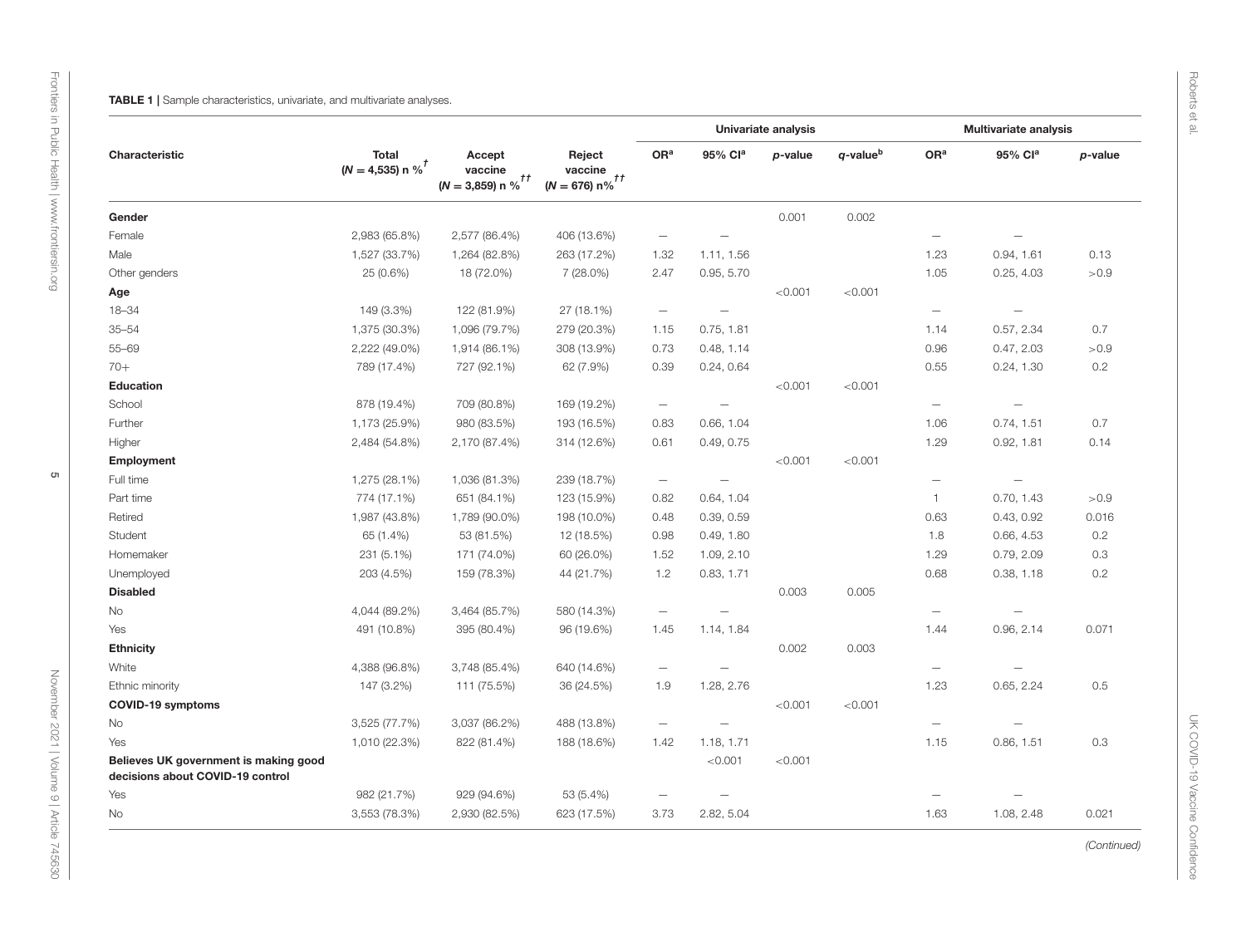|                                                                          | <b>Total</b><br>$(N = 4,535)$ n % <sup>†</sup> | Accept<br>vaccine<br>$(N = 3,859)$ n % <sup>††</sup> | Reject<br>vaccine<br>$(N = 676) n\%$ <sup>††</sup> | Univariate analysis      |                          |         |                      | <b>Multivariate analysis</b> |                          |         |  |
|--------------------------------------------------------------------------|------------------------------------------------|------------------------------------------------------|----------------------------------------------------|--------------------------|--------------------------|---------|----------------------|------------------------------|--------------------------|---------|--|
| Characteristic                                                           |                                                |                                                      |                                                    | OR <sup>a</sup>          | 95% Cla                  | p-value | q-value <sup>b</sup> | OR <sup>a</sup>              | 95% Cla                  | p-value |  |
| Believes UK government tells the truth<br>about COVID-19 and Coronavirus |                                                |                                                      |                                                    |                          | < 0.001                  | < 0.001 |                      |                              |                          |         |  |
| Always                                                                   | 195 (4.3%)                                     | 183 (93.8%)                                          | 12 (6.2%)                                          | $\overline{\phantom{m}}$ | $\overline{\phantom{m}}$ |         |                      | $\overline{\phantom{m}}$     |                          |         |  |
| Mostly                                                                   | 1,581 (34.9%)                                  | 1,526 (96.5%)                                        | 55 (3.5%)                                          | 0.55                     | 0.30, 1.09               |         |                      | 0.6                          | 0.29, 1.32               | 0.2     |  |
| Sometimes                                                                | 1,415 (31.2%)                                  | 1,272 (89.9%)                                        | 143 (10.1%)                                        | 1.71                     | 0.97, 3.32               |         |                      | 1.65                         | 0.81, 3.65               | 0.2     |  |
| Almost never                                                             | 842 (18.6%)                                    | 641 (76.1%)                                          | 201 (23.9%)                                        | 4.78                     | 2.72, 9.23               |         |                      | 4.79                         | 2.31, 10.7               | < 0.001 |  |
| Never                                                                    | 502 (11.1%)                                    | 237 (47.2%)                                          | 265 (52.8%)                                        | 17.1                     | 9.66, 33.0               |         |                      | 8.76                         | 4.15, 19.9               | < 0.001 |  |
| <b>Overall health (Self-assessed)</b>                                    |                                                |                                                      |                                                    |                          |                          | < 0.001 | < 0.001              |                              |                          |         |  |
| Very good                                                                | 1,347 (29.7%)                                  | 1,071 (79.5%)                                        | 276 (20.5%)                                        | $\overline{\phantom{m}}$ | $\overline{\phantom{m}}$ |         |                      | $\qquad \qquad -$            | $\overline{\phantom{m}}$ |         |  |
| Good                                                                     | 1,967 (43.4%)                                  | 1,736 (88.3%)                                        | 231 (11.7%)                                        | 0.52                     | 0.43, 0.62               |         |                      | 0.64                         | 0.48, 0.85               | 0.002   |  |
| Fair                                                                     | 947 (20.9%)                                    | 839 (88.6%)                                          | 108 (11.4%)                                        | 0.5                      | 0.39, 0.63               |         |                      | 0.45                         | 0.31, 0.66               | < 0.001 |  |
| Bad                                                                      | 226 (5.0%)                                     | 180 (79.6%)                                          | 46 (20.4%)                                         | 0.99                     | 0.69, 1.40               |         |                      | 0.63                         | 0.36, 1.09               | 0.11    |  |
| Very bad                                                                 | 48 (1.1%)                                      | 33 (68.8%)                                           | 15 (31.2%)                                         | 1.76                     | 0.92, 3.24               |         |                      | 1                            | 0.36, 2.58               | >0.9    |  |
| Signs of depression in last 4 weeks                                      |                                                |                                                      |                                                    |                          |                          | < 0.001 | < 0.001              |                              |                          |         |  |
| Not at all                                                               | 1,435 (31.6%)                                  | 1,235 (86.1%)                                        | 200 (13.9%)                                        | $\overline{\phantom{m}}$ | $\overline{\phantom{m}}$ |         |                      | $\overline{\phantom{m}}$     | $\overline{\phantom{0}}$ |         |  |
| Several days                                                             | 1,730 (38.1%)                                  | 1,535 (88.7%)                                        | 195 (11.3%)                                        | 0.78                     | 0.64, 0.97               |         |                      | 0.94                         | 0.69, 1.29               | 0.7     |  |
| Half the days                                                            | 970 (21.4%)                                    | 807 (83.2%)                                          | 163 (16.8%)                                        | 1.25                     | 1.00, 1.56               |         |                      | 1.09                         | 0.77, 1.54               | 0.6     |  |
| Every day                                                                | 400 (8.8%)                                     | 282 (70.5%)                                          | 118 (29.5%)                                        | 2.58                     | 1.99, 3.35               |         |                      | 1.27                         | 0.82, 1.96               | 0.3     |  |
| Smoking in the last 4 weeks                                              |                                                |                                                      |                                                    |                          |                          | < 0.001 | < 0.001              |                              |                          |         |  |
| None                                                                     | 4,070 (89.7%)                                  | 3,525 (86.6%)                                        | 545 (13.4%)                                        | $\overline{\phantom{m}}$ | $\overline{\phantom{m}}$ |         |                      |                              |                          |         |  |
| Light                                                                    | 198 (4.4%)                                     | 148 (74.7%)                                          | 50 (25.3%)                                         | 2.19                     | 1.55, 3.03               |         |                      | 1.33                         | 0.78, 2.21               | 0.3     |  |
| Moderate                                                                 | 208 (4.6%)                                     | 150 (72.1%)                                          | 58 (27.9%)                                         | 2.5                      | 1.81, 3.41               |         |                      | 1.01                         | 0.60, 1.66               | >0.9    |  |
| Heavy                                                                    | 59 (1.3%)                                      | 36 (61.0%)                                           | 23 (39.0%)                                         | 4.13                     | 2.40, 6.98               |         |                      | 2.84                         | 1.25, 6.27               | 0.011   |  |
| <b>Type 1 diabetes</b>                                                   |                                                |                                                      |                                                    |                          |                          | 0.54    | 0.62                 |                              |                          |         |  |
| No                                                                       | 4,448 (98.1%)                                  | 3,783 (85.0%)                                        | 665 (15.0%)                                        | $\overline{\phantom{m}}$ |                          |         |                      |                              |                          |         |  |
| Yes                                                                      | 87 (1.9%)                                      | 76 (87.4%)                                           | 11 (12.6%)                                         | 0.82                     | 0.41, 1.49               |         |                      |                              |                          |         |  |
| Type 2 diabetes                                                          |                                                |                                                      |                                                    |                          |                          | 0.036   | 0.052                |                              |                          |         |  |
| No                                                                       | 4,044 (89.2%)                                  | 3,426 (84.7%)                                        | 618 (15.3%)                                        | $\overline{\phantom{m}}$ |                          |         |                      |                              |                          |         |  |
| Yes                                                                      | 491 (10.8%)                                    | 433 (88.2%)                                          | 58 (11.8%)                                         | 0.74                     | 0.55, 0.98               |         |                      |                              |                          |         |  |
| Asthma                                                                   |                                                |                                                      |                                                    |                          |                          | 0.3     | 0.38                 |                              |                          |         |  |
| No                                                                       | 3,520 (77.6%)                                  | 2,985 (84.8%)                                        | 535 (15.2%)                                        | $\overline{\phantom{m}}$ |                          |         |                      |                              |                          |         |  |
| Yes                                                                      | 1,015 (22.4%)                                  | 874 (86.1%)                                          | 141 (13.9%)                                        | 0.9                      | 0.73, 1.10               |         |                      |                              |                          |         |  |
| Lung disease                                                             |                                                |                                                      |                                                    |                          |                          | 0.25    | 0.33                 |                              |                          |         |  |
| No                                                                       | 4,233 (93.3%)                                  | 3,609 (85.3%)                                        | 624 (14.7%)                                        | $\overline{\phantom{m}}$ |                          |         |                      |                              |                          |         |  |
| Yes                                                                      | 302 (6.7%)                                     | 250 (82.8%)                                          | 52 (17.2%)                                         | 1.2                      | 0.87, 1.63               |         |                      |                              |                          |         |  |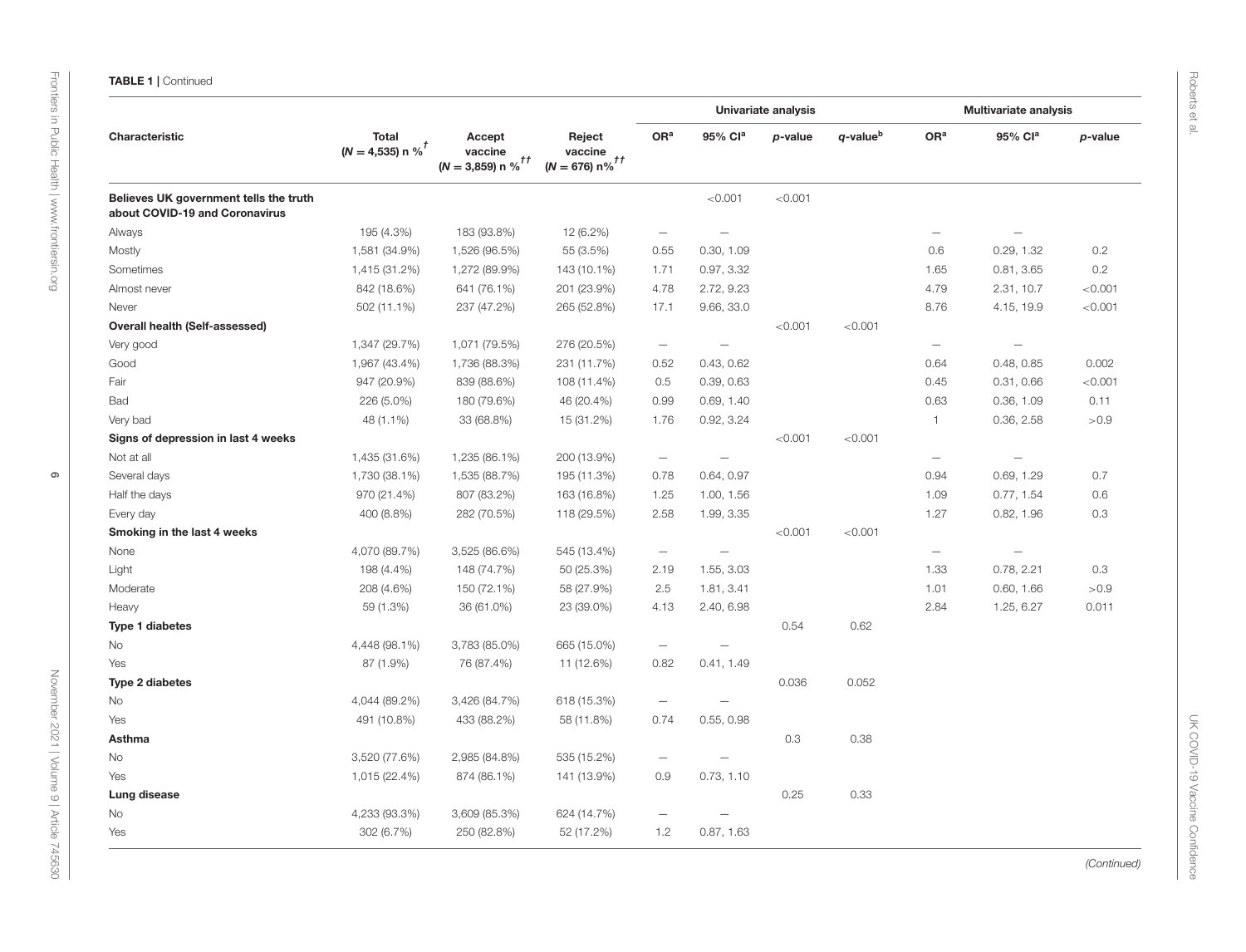|                                                    | <b>Total</b><br>$(N = 4,535)$ n % <sup>†</sup> |                                                        | Reject<br>vaccine<br>$(N = 676) n\%$ <sup>††</sup> | Univariate analysis      |                          |         |                      |                          | <b>Multivariate analysis</b> |         |
|----------------------------------------------------|------------------------------------------------|--------------------------------------------------------|----------------------------------------------------|--------------------------|--------------------------|---------|----------------------|--------------------------|------------------------------|---------|
| Characteristic                                     |                                                | Accept<br>vaccine<br>$(N=3,\!859)$ n $\%^{f\,\dagger}$ |                                                    | OR <sup>a</sup>          | 95% Cla                  | p-value | q-value <sup>b</sup> | OR <sup>a</sup>          | 95% Cla                      | p-value |
| Cancer                                             |                                                |                                                        |                                                    |                          |                          | 0.32    | 0.39                 |                          |                              |         |
| No                                                 | 4,029 (88.8%)                                  | 3,421 (84.9%)                                          | 608 (15.1%)                                        | $\overline{\phantom{0}}$ | $\overline{\phantom{m}}$ |         |                      |                          |                              |         |
| Yes                                                | 506 (11.2%)                                    | 438 (86.6%)                                            | 68 (13.4%)                                         | 0.87                     | 0.66, 1.14               |         |                      |                          |                              |         |
| <b>Stroke</b>                                      |                                                |                                                        |                                                    |                          |                          | 0.12    | 0.17                 |                          |                              |         |
| No                                                 | 4,351 (95.9%)                                  | 3,710 (85.3%)                                          | 641 (14.7%)                                        | $\overline{\phantom{m}}$ |                          |         |                      |                          |                              |         |
| Yes                                                | 184 (4.1%)                                     | 149 (81.0%)                                            | 35 (19.0%)                                         | 1.36                     | 0.92, 1.96               |         |                      |                          |                              |         |
| <b>Heart disease</b>                               |                                                |                                                        |                                                    |                          |                          | 0.73    | 0.76                 |                          |                              |         |
| No                                                 | 4,128 (91.0%)                                  | 3,515 (85.2%)                                          | 613 (14.8%)                                        | $\overline{\phantom{m}}$ | —<br>—                   |         |                      |                          |                              |         |
| Yes                                                | 407 (9.0%)                                     | 344 (84.5%)                                            | 63 (15.5%)                                         | 1.05                     | 0.79, 1.38               |         |                      |                          |                              |         |
| Hypertension                                       |                                                |                                                        |                                                    |                          |                          | < 0.001 | < 0.001              |                          |                              |         |
| No                                                 | 3,092 (68.2%)                                  | 2,580 (83.4%)                                          | 512 (16.6%)                                        | $\overline{\phantom{m}}$ |                          |         |                      |                          |                              |         |
| Yes                                                | 1,443 (31.8%)                                  | 1,279 (88.6%)                                          | 164 (11.4%)                                        | 0.65                     | 0.53, 0.78               |         |                      | 0.89                     | 0.66, 1.21                   | 0.5     |
| <b>Obesity</b>                                     |                                                |                                                        |                                                    |                          |                          | < 0.001 | < 0.001              |                          |                              |         |
| No                                                 | 3,755 (82.8%)                                  | 3,161 (84.2%)                                          | 594 (15.8%)                                        | $\overline{\phantom{m}}$ |                          |         |                      | $\overline{\phantom{0}}$ |                              |         |
| Yes                                                | 780 (17.2%)                                    | 698 (89.5%)                                            | 82 (10.5%)                                         | 0.63                     | 0.49, 0.79               |         |                      | 0.99                     | 0.69, 1.40                   | >0.9    |
| Depression (doctor diagnosed)                      |                                                |                                                        |                                                    |                          |                          | 0.65    | 0.69                 |                          |                              |         |
| No                                                 | 3,058 (67.4%)                                  | 2,597 (84.9%)                                          | 461 (15.1%)                                        | $\overline{\phantom{m}}$ |                          |         |                      |                          |                              |         |
| Yes                                                | 1,477 (32.6%)                                  | 1,262 (85.4%)                                          | 215 (14.6%)                                        | 0.96                     | 0.80, 1.14               |         |                      |                          |                              |         |
| Anxiety                                            |                                                |                                                        |                                                    |                          |                          | 0.99    | 0.99                 |                          |                              |         |
| No                                                 | 3,192 (70.4%)                                  | 2,716 (85.1%)                                          | 476 (14.9%)                                        | $\qquad \qquad -$        |                          |         |                      |                          |                              |         |
| Yes                                                | 1,343 (29.6%)                                  | 1,143 (85.1%)                                          | 200 (14.9%)                                        | $\mathbf{1}$             | 0.83, 1.19               |         |                      |                          |                              |         |
| General feelings about vaccines and<br>vaccination |                                                |                                                        |                                                    |                          |                          | < 0.001 | < 0.001              |                          |                              |         |
| No vaccine concerns                                | 3,658 (80.7%)                                  | 3,435 (93.9%)                                          | 223 (6.1%)                                         | $\overline{\phantom{m}}$ | $\overline{\phantom{0}}$ |         |                      | $\overline{\phantom{m}}$ |                              |         |
| Vaccine concerns                                   | 521 (11.5%)                                    | 352 (67.6%)                                            | 169 (32.4%)                                        | 7.4                      | 5.88, 9.29               |         |                      | 3.56                     | 2.67, 4.75                   | < 0.001 |
| Vaccine concerns and rejected vaccine offers       | 356 (7.9%)                                     | 72 (20.2%)                                             | 284 (79.8%)                                        | 60.8                     | 45.6, 81.9               |         |                      | 20.6                     | 14.2, 30.3                   | < 0.001 |
| Previous flu vaccine behaviors                     |                                                |                                                        |                                                    |                          |                          | < 0.001 | < 0.001              |                          |                              |         |
| Always/Usually gets flu vaccine                    | 2,725 (60.1%)                                  | 2,610 (95.8%)                                          | 115 (4.2%)                                         | $\overline{\phantom{m}}$ | $\overline{\phantom{0}}$ |         |                      | $\overline{\phantom{m}}$ | $\overline{\phantom{0}}$     |         |
| Sometimes gets flu vaccine                         | 751 (16.6%)                                    | 637 (84.8%)                                            | 114 (15.2%)                                        | 4.06                     | 3.09, 5.34               |         |                      | 1.89                     | 1.34, 2.66                   | < 0.001 |
| Does not get flu vaccine                           | 1,059 (23.4%)                                  | 612 (57.8%)                                            | 447 (42.2%)                                        | 16.6                     | 13.3, 20.8               |         |                      | 5.39                     | 4.01, 7.29                   | < 0.001 |
| <b>Household income</b>                            |                                                |                                                        |                                                    |                          |                          | < 0.001 | < 0.001              |                          |                              |         |
| Less than £15,000                                  | 595 (13.1%)                                    | 467 (78.5%)                                            | 128 (21.5%)                                        | $\overline{\phantom{m}}$ | $\overline{\phantom{0}}$ |         |                      | $\overline{\phantom{a}}$ | ÷                            |         |
| £15,000-£24,999                                    | 908 (20.0%)                                    | 756 (83.3%)                                            | 152 (16.7%)                                        | 0.73                     | 0.56, 0.95               |         |                      | 0.66                     | 0.44, 0.98                   | 0.041   |
| £25,000-£39,999                                    | 1,183 (26.1%)                                  | 1,011 (85.5%)                                          | 172 (14.5%)                                        | 0.62                     | 0.48, 0.80               |         |                      | 0.69                     | 0.46, 1.03                   | 0.068   |
| £40,000-£59,999                                    | 895 (19.7%)                                    | 797 (89.1%)                                            | 98 (10.9%)                                         | 0.45                     | 0.34, 0.60               |         |                      | 0.41                     | 0.26, 0.64                   | < 0.001 |

[Frontiers in Public Health](https://www.frontiersin.org/journals/public-health)| [www.frontiersin.org](https://www.frontiersin.org)

Frontiers in Public Health | www.frontiersin.org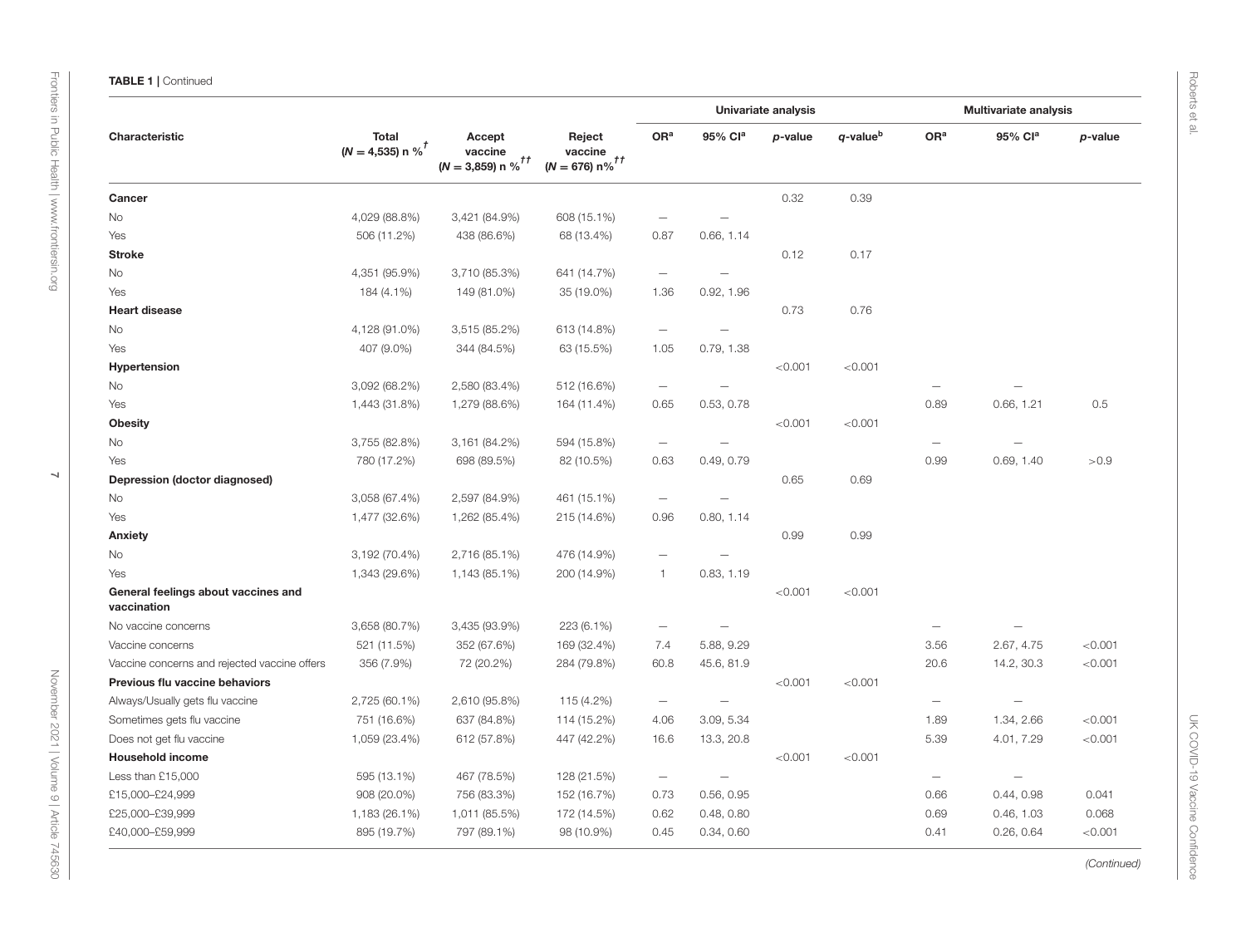|                                                                |                                                |                                 | Accept<br>Reject<br>vaccine<br>vaccine<br>$(N = 676) n\%$ <sup>††</sup> | Univariate analysis      |                          |         |                | <b>Multivariate analysis</b> |                          |         |
|----------------------------------------------------------------|------------------------------------------------|---------------------------------|-------------------------------------------------------------------------|--------------------------|--------------------------|---------|----------------|------------------------------|--------------------------|---------|
| Characteristic                                                 | <b>Total</b><br>$(N = 4,535)$ n % <sup>t</sup> | $(N = 3,859)$ n % <sup>th</sup> |                                                                         | OR <sup>a</sup>          | 95% Cla                  | p-value | $q$ -value $b$ | OR <sup>a</sup>              | 95% Cla                  | p-value |
| £60,000-£99,999                                                | 684 (15.1%)                                    | 595 (87.0%)                     | 89 (13.0%)                                                              | 0.55                     | 0.40, 0.73               |         |                | 0.42                         | 0.26, 0.68               | < 0.001 |
| More than £100,000                                             | 270 (6.0%)                                     | 233 (86.3%)                     | 37 (13.7%)                                                              | 0.58                     | 0.38, 0.85               |         |                | 0.40                         | 0.21, 0.75               | 0.005   |
| Suffered financial hardship during<br>pandemic (Self-assessed) |                                                |                                 |                                                                         |                          |                          | < 0.001 | < 0.001        |                              |                          |         |
| no                                                             | 3,591 (79.2%)                                  | 3,140 (87.4%)                   | 451 (12.6%)                                                             | $\overline{\phantom{a}}$ | $\overline{\phantom{m}}$ |         |                | $\qquad \qquad -$            | $\overline{\phantom{m}}$ |         |
| yes                                                            | 944 (20.8%)                                    | 719 (76.2%)                     | 225 (23.8%)                                                             | 2.18                     | 1.82, 2.60               |         |                | 1.02                         | 0.76, 1.36               | 0.9     |
| <b>Political opinions</b>                                      |                                                |                                 |                                                                         |                          |                          | < 0.001 | < 0.001        |                              |                          |         |
| Floating                                                       | 1,471 (32.4%)                                  | 1,173 (79.7%)                   | 298 (20.3%)                                                             | $\overline{\phantom{m}}$ | $\overline{\phantom{m}}$ |         |                | $\qquad \qquad -$            | $\qquad \qquad -$        |         |
| Conservative                                                   | 1,080 (23.8%)                                  | 853 (79.0%)                     | 227 (21.0%)                                                             | 1.05                     | 0.86, 1.27               |         |                | 2.05                         | 1.51, 2.80               | < 0.001 |
| Liberal                                                        | 1,984 (43.7%)                                  | 1,833 (92.4%)                   | 151 (7.6%)                                                              | 0.32                     | 0.26, 0.40               |         |                | 0.3                          | 0.22, 0.41               | < 0.001 |
| Postcode area                                                  |                                                |                                 |                                                                         |                          |                          | 0.55    | 0.62           |                              |                          |         |
| London                                                         | 436 (9.6%)                                     | 374 (85.8%)                     | 62 (14.2%)                                                              | $\overline{\phantom{a}}$ | $\overline{\phantom{0}}$ |         |                |                              |                          |         |
| East Midlands                                                  | 366 (8.1%)                                     | 317 (86.6%)                     | 49 (13.4%)                                                              | 0.93                     | 0.62, 1.39               |         |                |                              |                          |         |
| East of England                                                | 461 (10.2%)                                    | 401 (87.0%)                     | 60 (13.0%)                                                              | 0.9                      | 0.62, 1.32               |         |                |                              |                          |         |
| North East                                                     | 361 (8.0%)                                     | 314 (87.0%)                     | 47 (13.0%)                                                              | $0.9\,$                  | 0.60, 1.35               |         |                |                              |                          |         |
| North West                                                     | 515 (11.4%)                                    | 426 (82.7%)                     | 89 (17.3%)                                                              | 1.26                     | 0.89, 1.80               |         |                |                              |                          |         |
| Northern Ireland                                               | 46 (1.0%)                                      | 36 (78.3%)                      | 10 (21.7%)                                                              | 1.68                     | 0.75, 3.44               |         |                |                              |                          |         |
| Scotland                                                       | 316 (7.0%)                                     | 260 (82.3%)                     | 56 (17.7%)                                                              | 1.3                      | 0.87, 1.93               |         |                |                              |                          |         |
| South East                                                     | 644 (14.2%)                                    | 553 (85.9%)                     | $91(14.1\%)$                                                            | 0.99                     | 0.70, 1.41               |         |                |                              |                          |         |
| South West                                                     | 482 (10.6%)                                    | 409 (84.9%)                     | 73 (15.1%)                                                              | 1.08                     | 0.75, 1.56               |         |                |                              |                          |         |
| Wales                                                          | 263 (5.8%)                                     | 226 (85.9%)                     | 37 (14.1%)                                                              | 0.99                     | 0.63, 1.53               |         |                |                              |                          |         |
| West Midlands                                                  | 345 (7.6%)                                     | 291 (84.3%)                     | 54 (15.7%)                                                              | 1.12                     | 0.75, 1.66               |         |                |                              |                          |         |
| Unknown                                                        | 300 (6.6%)                                     | 252 (84.0%)                     | 48 (16.0%)                                                              | 1.15                     | 0.76, 1.73               |         |                |                              |                          |         |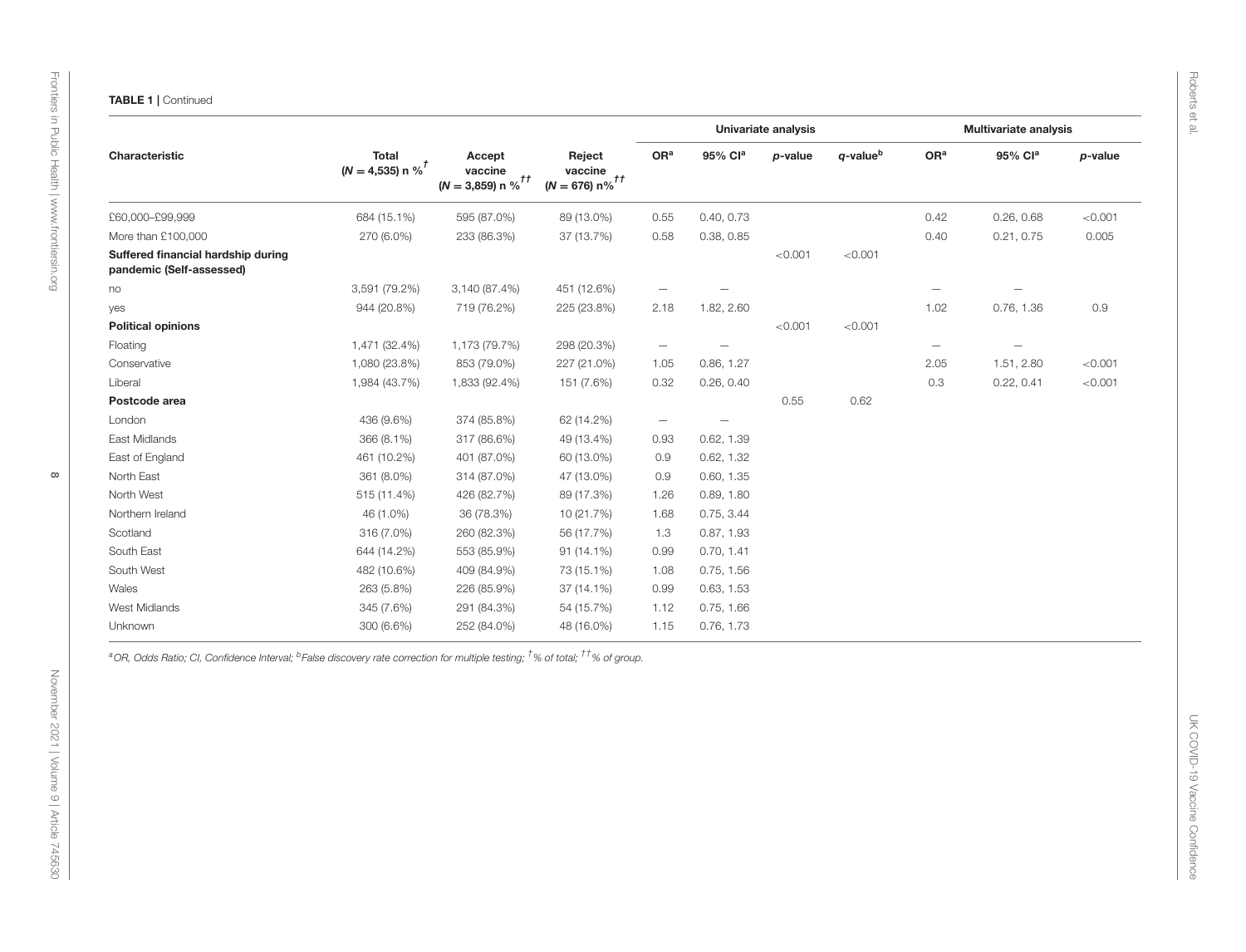

<span id="page-8-0"></span>FIGURE 1 | Intention to refuse offers of COVID-19 vaccination among members of the UK public. Odds ratio (OR) estimates [points] and 95% confidence intervals [solid lines] indicate relative intention to refuse vaccine. ORs above 1.00 indicate increased OR of rejecting vaccines. Values below 1.00 indicate increased intention to accept vaccines. All ORs are fully corrected for other covariates. Covariates that had no significant association with intention to vaccinate are not shown, but are fully described in [Table 1](#page-4-0).

"Rushed, not properly tested vaccines from companies where there is personal financial gain for govt ministers and friends, also the granting of immunity against liability for adverse drug reactions to

all who are developing vaccines, they have been trying to develop a corona virus [sic] vaccine for over 20 years, without success, now suddenly the miracle happens?"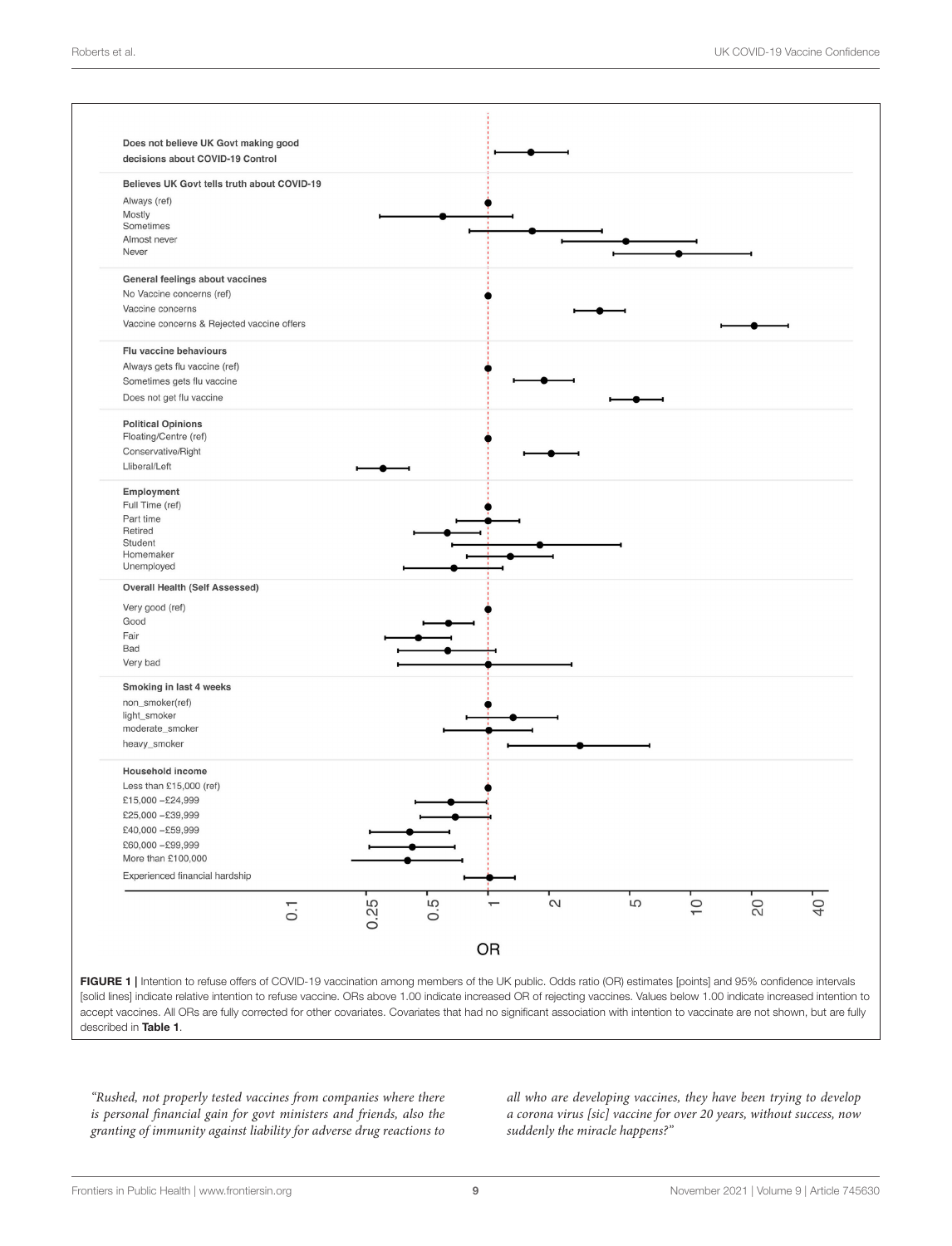Some also questioned whether there was any real need to vaccinate the population when COVID-19 was a relatively mild disease in the majority of people and had a low overall mortality rate (REF04).

"the virus is mostly a mild disease. Statistics for Covid don't support general vaccination."

"To bring the country to a standstill over a virus with a 98% recovery rate and a death rate one year above the national life expectancy I believe the reaction to it has been grossly over the top I therefore it goes against every sinew in me to get the vaccine I am not scared of the virus and would rather my body battle it naturally and I'm not prepared to have have something that has been rushed through with unknown long-term or short-term side effects put into my body"

"This is a [sic] untested RNA vaccine. Knowone [sic] knows the long terms [sic] effects of this. Plus this virus has a 99.8% survival rate. Therefore, vaccines are not needed"

"Too soon to assess effectiveness or side effects. Plus the virus is mostly a mild disease. Statistics for Covid don't support general vaccination."

#### Confidence in Vaccines

The majority of respondents always or usually had a yearly vaccination against influenza virus ( $n = 2,725, 60.1\%$ ). Individuals who reported either never (OR 5.39, 95% CI 4.01– 7.29,  $p < 0.001$ ) or only sometimes (OR 1.89, 95% CI 1.34– 2.66,  $p < 0.001$ ) having a seasonal influenza vaccine were less likely to accept COVID-19 vaccines than those who did so every year. Members of both groups described how they informed their decisions with reference to their use or experiences of flu vaccines. On the side of those who would accept COVID-19 vaccines, topic ACC01 included comments that indicated how some participants saw little difference between the COVID-19 vaccines and those they already used for flu.

"I sometimes have the flu jab. Same difference to me"

"Same reason I have a flu jab every year–to avoid getting the virus"

Some participants who planned to get vaccinated (ACC15) reflected on the maxim that "Prevention is better than cure" and cited the successes of previous vaccination campaigns

"When I was young polio was common and life threatening. Vaccination changed all that. Presumably this vaccination will do the same for Covid."

"the only disease to be eradicated is small pox [sic] the rest are managed by better treatments and vaccines"

Meanwhile in the other group (REF07), some participants reflected on their own negative experiences of flu vaccines, focussing on their perceptions of how these had previously harmed their health.

<span id="page-9-0"></span>TABLE 2 | Topics summarizing reasons for intending to refuse a COVID-19 vaccine.

| Topic <sup>a</sup> | <b>Title</b>                                                                                  | n.0.3 <sup>b</sup> |
|--------------------|-----------------------------------------------------------------------------------------------|--------------------|
| REF01              | Healthy, so can rely on own immune system                                                     | 25                 |
| REF02i             | No trust in government, pharma industry and<br>vaccine                                        | 6                  |
| REF02ii            | Mistrust of pharma and government in context<br>of rapid development of vaccines              | 21                 |
| REF02iii           | Vaccines have not been tested enough                                                          | 22                 |
| REF02iv            | Not enough testing, specific concerns of<br>adverse reactions and unforeseen<br>complications | 12                 |
| REF03              | Concerns about unknown safety and<br>effectiveness                                            | 11                 |
| REF04              | Lack of need for COVID-19 vaccine given low<br>overall mortality rate                         | 18                 |
| REF05              | Undecided and/or concerned about<br>side-effects and personal medical history                 | 21                 |
| REF06              | Risks of relatively untested vaccine vs. benefits<br>of vaccinating generally healthy people  | 10                 |
| REF07              | Contextualizes COVID-19 vaccines in personal<br>history of flu vaccines and adverse reactions | 19                 |
| REF08i             | Concerns about side effects                                                                   | 6                  |
| REF08ii            | Concerns about long term side effects                                                         | 16                 |
| REF09              | Previous bad reactions to vaccines and/or<br>allergies to penicillin                          | 18                 |
| REF <sub>10</sub>  | Concerned about quality of research during<br>rapid vaccine development                       | 25                 |
| REF11              | Pregnant, breastfeeding, ineligible or unwilling<br>to be vaccinated                          | 13                 |
| REF <sub>12</sub>  | Potentially willing to be vaccinated, but<br>expressed hesitancy or concerns                  | 29                 |
| REF <sub>13</sub>  | Allergies and reactions to medicines                                                          | 24                 |
| REF14              | References to previously failed trials, legal<br>cases and medical scandals                   | 9                  |
| REF15              | Ethical or medical concerns about derivation.<br>formulation and effects of vaccine           | 12                 |
| REF16              | [Fewer than five quotes with theta $> 0.3$ ]                                                  | 4                  |

*<sup>a</sup>Roman numerals indicate sub-topics with correlation* > *0.2.*

*<sup>b</sup>n.0.3 Number of quotes assigned to topic with theta score* > *0.3.*

"The flu jab caused m.e [myalgic encephalitis] in 2009. I want to build my exposure naturally as when my health improves I will be back at the allotment [a plot of land rented by an individual for growing vegetables]. I understand a small part of virus helps your body fight and remember how to fight in future. I just question what else is in them now. People have glandular fever and are ok. I think it was that and the combination of the vaccine that didn't give my body a chance. My nanny has also recently said. Bare [sic] in mind she's 80 she doesn't feel so well after this recently [sic] flu jab and isn't recovering..."

"I had my 1 and only Flu jab back in 1974 and suffered the worst bout of Flu soon after, 5 weeks off work, over 1 stone lost in weight. I've not had a Flu jab in the ensuing 46 years, and I've never had the Flu since either, so no, I will not be having the Covid-19 vaccine!"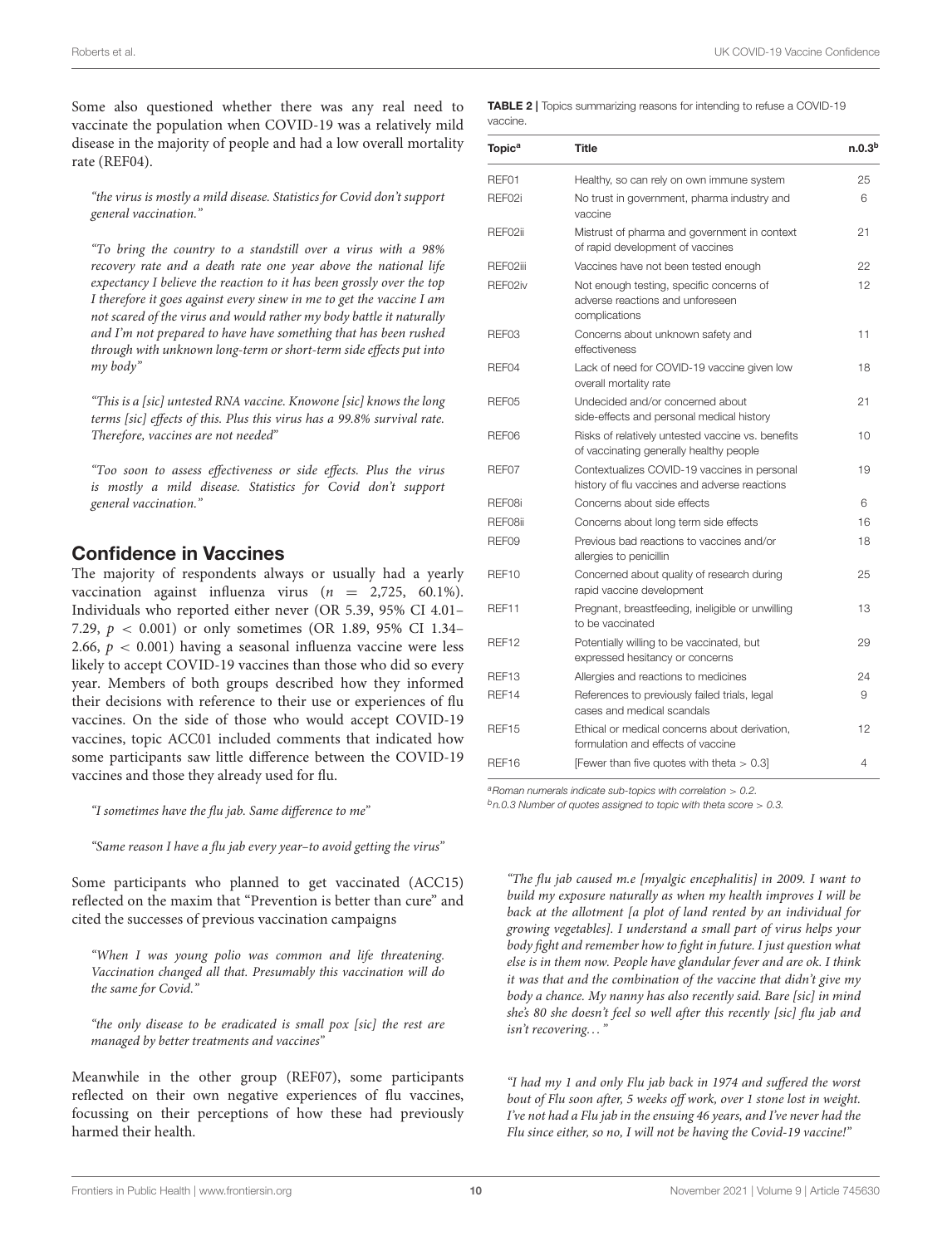<span id="page-10-0"></span>

| <b>TABLE 3</b>   Topics summarizing reasons for intending to accept a COVID-19 |  |
|--------------------------------------------------------------------------------|--|
| vaccine.                                                                       |  |

| <b>Topic</b> <sup>a</sup> | <b>Title</b>                                                                                      | n.0.3 <sup>b</sup> |
|---------------------------|---------------------------------------------------------------------------------------------------|--------------------|
| ACC01                     | Recognizes value of vaccinations and<br>compares COVID-19 to flu vaccines                         | 37                 |
| ACC02i                    | Wants to get back to normal life                                                                  | >100               |
| ACC02ii                   | [Fewer than five quotes with theta $> 0.3$ ]                                                      | 1                  |
| ACC03                     | Aware of risks and concerns of others, but on<br>balance sees benefit of COVID-19 vaccines        | 39                 |
| ACC04i                    | Wants to protect loved ones / vulnerable<br>people, and travel to see friends and family          | 55                 |
| ACC04ii                   | Protect self and others                                                                           | 7                  |
| ACC04iii                  | [Fewer than five quotes with theta $> 0.3$ ]                                                      | 1                  |
| ACC04iv                   | Wishes to mix in social, cultural and work<br>contexts                                            | 7                  |
| ACC04v                    | [Fewer than five quotes with theta $> 0.3$ ]                                                      | 0                  |
| ACC05i                    | [Fewer than five quotes with theta $> 0.3$ ]                                                      | 0                  |
| ACC05ii                   | [Fewer than five quotes with theta $> 0.3$ ]                                                      | 0                  |
| ACC05iii                  | [Fewer than five quotes with theta $> 0.3$ ]                                                      | $\overline{2}$     |
| ACC05iv                   | To prevent contracting and spreading infection                                                    | 8                  |
| ACC05 <sub>v</sub>        | [Fewer than five quotes with theta $> 0.3$ ]                                                      | 1                  |
| ACC06                     | Trusts the science, scientists and the scientific<br>process                                      | 52                 |
| ACC07                     | Has some concerns, but on balance believes<br>acceptance the correct choice                       | 13                 |
| ACC08                     | To help build herd immunity                                                                       | 58                 |
| ACC09                     | Recognizes vaccination as a social<br>responsibility and public good                              | 27                 |
| ACC10                     | Healthcare professionals and/or visit care<br>homes                                               | 20                 |
| ACC11                     | Responsibilities to the wider community                                                           | 17                 |
| ACC12                     | Works in NHS, Schools, Pharma and with<br>vulnerable people                                       | 34                 |
| ACC <sub>13</sub>         | Participant and/or family member in high risk<br>group because of age or medical condition        | 54                 |
| ACC14                     | Vaccination to be safe and make others safe,<br>some with negative sentiments on UK<br>government | 10                 |
| ACC15                     | Prevention better than cure, referencing<br>success of historical vaccine programmes              | 13                 |
| ACC16                     | It is the sensible and responsible thing to do                                                    | 72                 |

*<sup>a</sup>Roman numerals indicate sub-topics with correlation* > *0.2.*

*<sup>b</sup>n.0.3 Number of quotes assigned to topic with theta score* > *0.3.*

The majority of participants (3,658, 80.7%) expressed general confidence in vaccines. Among those who were vaccine hesitant, 521 (11.5%) had concerns about the usefulness of vaccines and a further 356 (7.9%) not only shared these concerns, but had also rejected some or all vaccines they had been offered in the past.

Participants who had concerns about vaccines in general and who either had (OR 20.6, 95% CI 14.20–30.30, p < 0.001) or had not (OR 3.56, 95% CI 2.67–4.75, p < 0.001) previously turned down offers of vaccines against other diseases, were all more likely to indicate intention to refuse COVID-19 vaccines. Participants who planned to accept COVID-19 vaccines spoke of how they recognized the value of vaccinations (ACC01, ACC05 & ACC14) and of how they accepted that vaccination was a safe and effective process that could help establish herd immunity (ACC08).

"I regard it as my personal contribution to the overall health of the population. It is necessary for herd immunity in the true sense of the phrase"

"Because herd immunity is essentially a myth: measles, TB, polio, smallpox- none of these (and others) were ever eliminated from a population by herd immunity [presumably meaning by uncontrolled natural spread of infection], but by vaccination."

A number of participants made the points (ACC16) that they felt that vaccinating oneself was the "sensible and responsible" thing to do, that (ACC11) these decisions reflected responsibilities to dependents or the wider community in the pursuance of (ACC01 and ACC09) public good through (ACC09) common sense.

"Because it's the right thing to do to see [an] end of how we are all currently constrained"

"To protect myself, to reduce the amount of virus in the community, to free myself from isolation"

"Because it's stupid and irresponsible not to unless there's a genuine medical reason why you can't."

"We live in a society, each person in that society have [sic] obligations to each other. By having the vaccine you are fulfilling one of those obligations. Each and every person must do what is needed to fight this pandemic no matter what it is otherwise we will never get it under control."

Some also stressed (ACC04) that vaccination would protect them and others; including loved ones and social contacts who were vulnerable. For many this was key to returning to normal life (ACC02) and ending social distancing (ACC04).

"Protect myself and protect those that can't be vaccinated. Hopefully enable me to see friends and family again properly and hug them. I haven't hugged my mum, dad or friends since the start of March and it really hurts."

"I don't want to get sick and I want my freedom back. I want to see my children and friends, go to the movies or theatre, travel. Have real galleries not online ones. Use public transport etc. without fear."

"it will be the only way to get life back to normal"

"I should like to live a normal life. I should like to go on holiday. I should like to sing with other people. I live in London and I'd like to use the Tube, go to the theatre, go to exhibitions."

Among the group who planned to accept COVID-19 vaccines, some mentioned that whilst they were not without concerns, they had decided that on balance they could see a net benefit of vaccination (ACC03 and ACC07).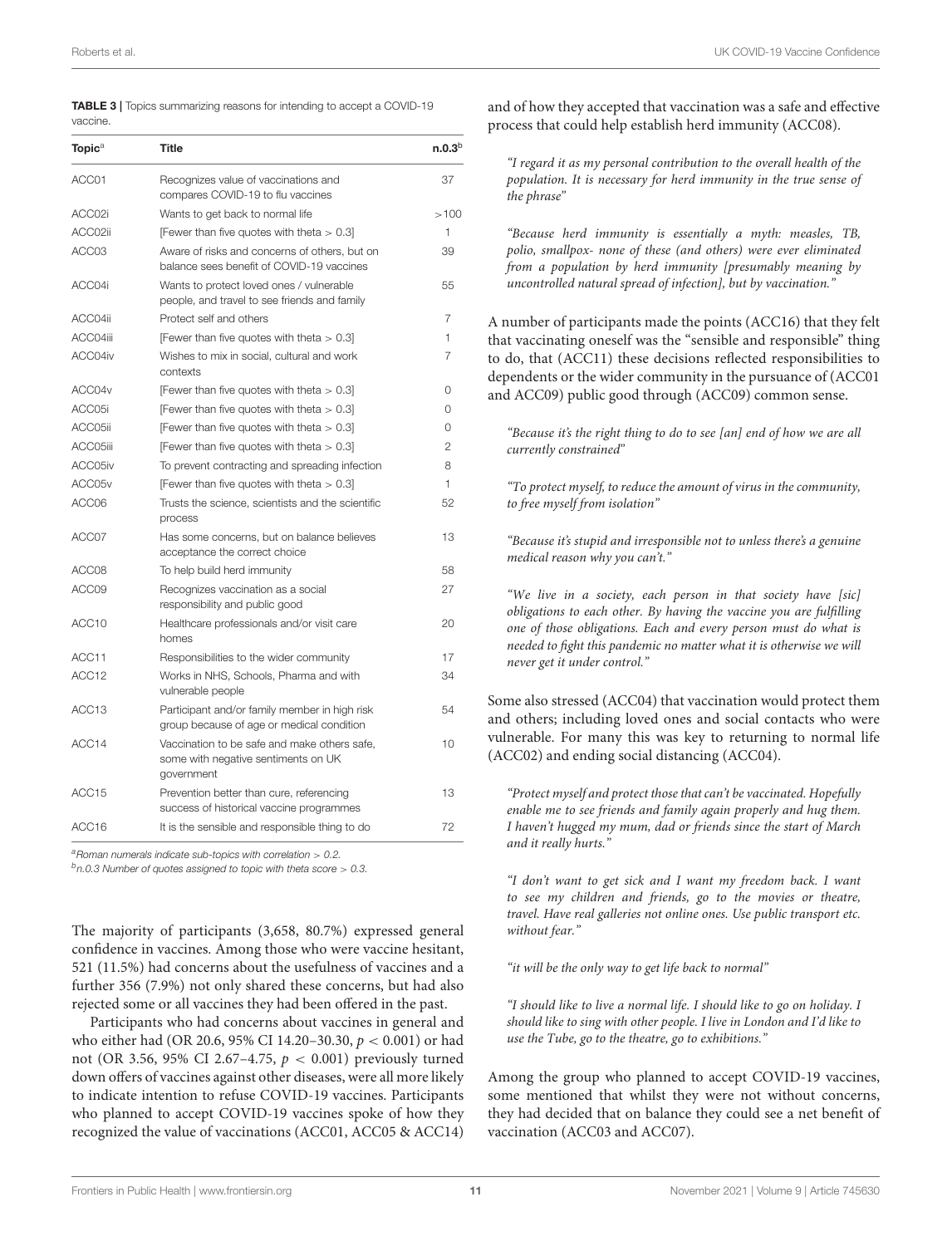"I feel I probably should though I am nervous about how 'young' the vaccine is. I am aware all stages have been covered in development but it has only been trialed/in use for a very short time. No one has any idea of actual long term side effects. Most vaccines I'd have would have been in use for years. What if we all regret it later? Especially the newer RNA technology. I am more confident in the Oxford style vaccine."

"I don't think any COVID vaccine will be completely safe as there's no decades worth of data to assess the long term consequences. Howeve,r on balance, having the vaccine will be safer than experiencing covid (or passing it on)."

Others who were willing to be vaccinated explained that they would get vaccinated because they had roles as teachers, healthcare workers or other frontline workers (some with medical vulnerabilities) and/or regularly spent time with people who were vulnerable or in care homes (ACC10 and ACC12).

"I work in healthcare and have severe asthma. I don't want worse lung function or to pass this on to vulnerable relatives and patients. I want tier 3 [social distancing and lockdown] restrictions to end. I don't want more lockdowns."

"I am vunerable [sic] due to my lung problems. The disease could be fatal for me. I work with very vunerable patients. My mother in law lives with us shes [sic] 85"

"I am on drugs that suppress my immune system and feel quite vulnerable as I work in school where we can not socially distance from the children"

Some participants who said they would refuse the offered vaccines clarified that there were in fact circumstances under which they would get vaccinated (REF12). For some, the need to be vaccinated in order to be permitted to travel could be a key influencing factor, whilst others wanted to wait to see longer term effects in others. Still more said that they probably would get vaccinated, but would not be "happy" about it (referencing the specific wording of the survey question, see methods).

"I will if I'm coerced by the government to travel but I wouldn't be happy about it. I'd simply rather not and as I'm low on the list I will wait."

"Has only been tested on [a] small demographic. Company that developed it [has] no vaccine experience. Will happily get London [presumably University of Oxford/Astra-Zeneca] vaccine 2021 after [it is] rolled out to [a] wider group. Plus had Covid recently so [my] assumption is [that I] have antibodies at the moment."

"I think it's too soon/ quick-has [Prime Minister] boris [Johnson] had it yet? I think it'll be a while before I get called up so I'll reconsider then."

Several topics (REF02, REF08, REF09, REF10, REF13, REF14) meanwhile triangulated with a general mistrust of vaccines and vaccine research. In topic REF08, participants expressed concerns about the potential for long-term side effects or adverse reactions, especially in the context of the track-records of various pharmaceutical companies.

"No evidence that the "vaccine" would actually make a difference at this stage and is unproven in the longer term. I am not statistically at risk and therefore there appears to be more potential issues from the vaccine than from the infection. As more data and evidence emerges over time I will review this."

"Because I don't feel confident that there's been an adequate monitoring period after administration. Seeing politicians and the CSO [Chief Scientific Officer] say they would have the vaccine whilst it was still in phase 3 and unapproved destroyed my confidence in it. Pfizer's track record and the fact they have been granted legal immunity also concerns me."

"untested, unproven, vaccine manufacturers have been given indemnity from prosecution for any harm the vaccine may cause, developed far too fast by companies with a track record of fraud and harm, no long term studies of a brand new vaccine type etc."

"[I am] not convinced at the reassurances by all those involved with their own agendas. Other vaccines have a history of out of court settlements. There is no chance I would touch this vaccine for at least 5–10 years."

Further to comments indicating a general mistrust of pharmaceutical companies (REF02), some quotes (REF13 and REF14) went on to reference notorious historical medical scandals, including those related to the drugs Thalidomide and Benoxaprofen.

"Approval too rushed. I grew up with Thalidomide victims and was myself prescribed Opren [Benoxaprofen], which had to subsequently be withdrawn."

"Until the vaccine has been properly tested... I am of the thalidomide generation... I would be very wary."

Some participants either had personal experiences (REF09) of adverse reactions to medicines or vaccines that had shaped their opinions of COVID-19 vaccines, or were otherwise (REF15) concerned that they could have reactions resulting from preexisting conditions.

"[I am] Slightly concerned and will take advice from GP as have had allergic reaction to flu vaccine and penicillin in the past. More than willing to have vaccine if reassured on likely adverse reaction."

"I had a very bad reaction to a normal flu jab that resulted in going to A&E due to dehydration. The symptoms I had are very similar to the symptoms of covid"

"I have Lupus, Hughes Syndrome/APS/Antiphospholipid Syndrome, Sjogrens, a slow thyroid/Hashimotos, Psoriatic Arthropathy and STEVENS JOHNSON Disease, I have dire reactions to drugs, and have an allergy to antibiotics, serious allergies... so today we find out that people like me should not have the Pfizer vac, I have had lot of vacs in my life but no more now."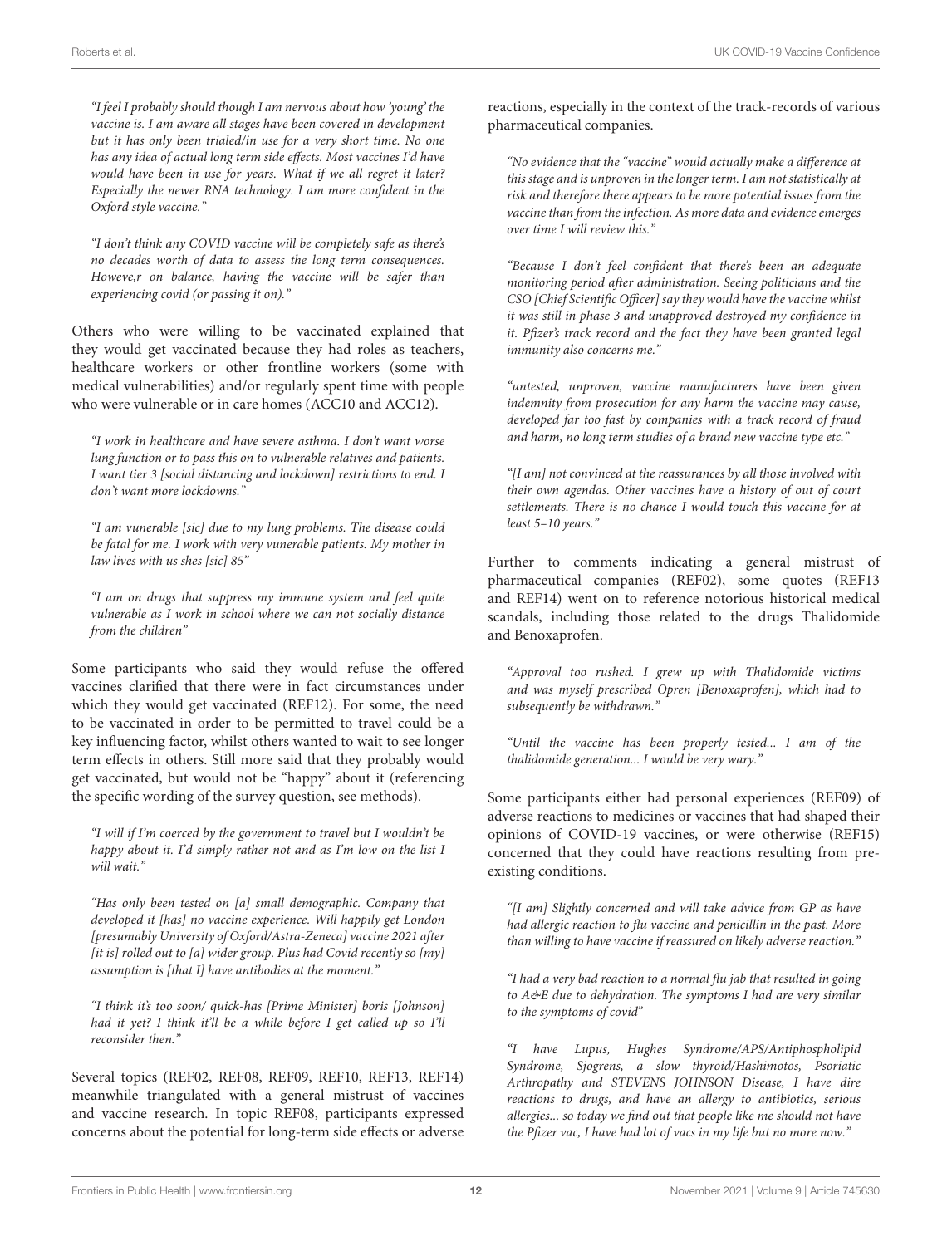Some participants also mentioned their ethical concerns about derivation, formulation and effects of COVID-19 vaccines (REF15, REF08, and REF09)

"Vaccines developed using aborted foetal cells are unethical. If there is a vaccine that has been developed without using aborted foetal cells in any part of the manufacture or testing processes, I would be happy to receive that vaccine."

"I react badly to vaccinations. The contents of them are more harmful than the good they might do."

"Will get oxford vaccine when licensed but I have concerns that the Pfizer vaccine utilises muscle to make protein from rna [sic] and that there is no long term back data to show whether this elicits any side effects e.g.; autoimmune concerns or whether it is totally safe. If I were 80 and high risk I would have it."

#### Overall Health

Participants who rated their general health as 'good' (OR 0.45, 95% CI 0.31-0.66,  $p = 0.002$ ), "fair" (OR 0.45, 95% CI 0.31-0.66,  $p < 0.001$ ) or "bad" (OR 0.63, 95% CI 0.36-2.58,  $p =$ 0.11) were all less likely to refuse COVID-19 vaccines than the healthiest ("very good") group. These effects were independent of other covariates including age and pre-existing, doctor diagnosed health conditions. In topic REF01, a number of participants who intended to refuse offers of COVID-19 vaccines explained how they felt they could rely on the strength of their healthy immune system or health behaviors to protect them from COVID-19.

"Not tested long enough, insufficient test data available, Mnra [sic] vaccine never been licenced before, no trust in the current testing data, I look after myself, I eat well/healthy, exercise, good immune system."

"My diet and lifestyle are good good [sic] and hence immune system is strong"

"I have an underlying health condition and vaccinations and medications can compromise my immune system rather than support it. I am not opposed to vaccinations, just cautious and believe in supporting the immune system as much as possible through diet, exercise [sic] and where necessary supplementation i.e., vitamin D"

The concerns of some participants (REF05) reflected a position where they may eventually decide to accept COVID-19 vaccines, but only after further information became available. For some this was guided by their personal medical concerns and overall health, while others who were generally healthy (REF06) found themselves trying to evaluate the risks of accepting a relatively untested vaccine against the benefits of being vaccinated.

"[I have] Multiple autoimmune diseases, vaccine not tested on people like me. No evidence that immune response to vaccine won't cause autoimmune flare or long term immune dysregulation. Not an anti-vaxxer, just a chronic illness sufferer."

"I am undecided, I would like to see more safety data as it is rolled out."

"I would like to see the result of studies into how long antibodies last post vaccination and also learn more about how people are reacting to it. So my answer is NO I won't take it as soon as it becomes available. By the time my turn comes my answer might well be YES."

"I do not take the flu jab either... but I also don't take any other medication unless it is essential. I do not feel that the long term side effects of things like the flu jab or covid vaccine have been fully investigated or understood. I expect that my usually quite good immune system would handle a coronavirus- if it hasn't already. It may make sense for people who have been shown to be at higher risk of complications to take the vaccine though. Also, I am pregnant and the impact of the vaccine on fetuses has not been investigated."

Others meanwhile considered themselves to be ineligible because they belonged to special demographic categories (REF11 and REF13).

"I am breastfeeding. I will get vaccinated if it is safe for my baby or when I stop breastfeeding."

"Trying to get pregnant. I will be happy to get the vaccine once more evidence is provided that it is not harmful to women trying to conceive/pregnant"

"I would get vaccinated if I could trust the vaccine and am not an anti vaccer [sic] but I have concerns about the current vaccine in particular the warning to fertile or pregnant women as well as breastfeeding mothers..... I am going to fit into one of these categories for many yrs to come!"

"I suffer from an ongoing allergy problem and have to carry adrenaline at all times. I understand that this means that I cannot have the Pfizer vaccine. I'll look at the others when they are released."

There was no evidence for a difference in COVID-19 vaccine acceptance among groups with specific medical conditions (as diagnosed by a doctor), those who were disabled, or who had recent signs of depression. Ethnicity was not associated with vaccine intention in this analysis, though we highlight the very small number of respondents from ethnic minority groups and lack of granularity in analysis of this variable. Heavy smokers were also more likely to refuse (OR 2.84, 95% CI 1.25–6.27,  $p =$ 0.011) offered COVID-19 vaccines.

#### Employment Status and Income

We found that retirees were less likely to decline a COVID-19 vaccine compared to those in full time employment (OR 0.63, 95% CI 0.43-0.92,  $p = 0.016$ ) but there was no evidence for similar differences in other employment categories. In topic 13, some respondents identified their being older as a key factor in their decision to accept offers of COVID-19 vaccines (ACC13). Others referenced their personal experiences of the impacts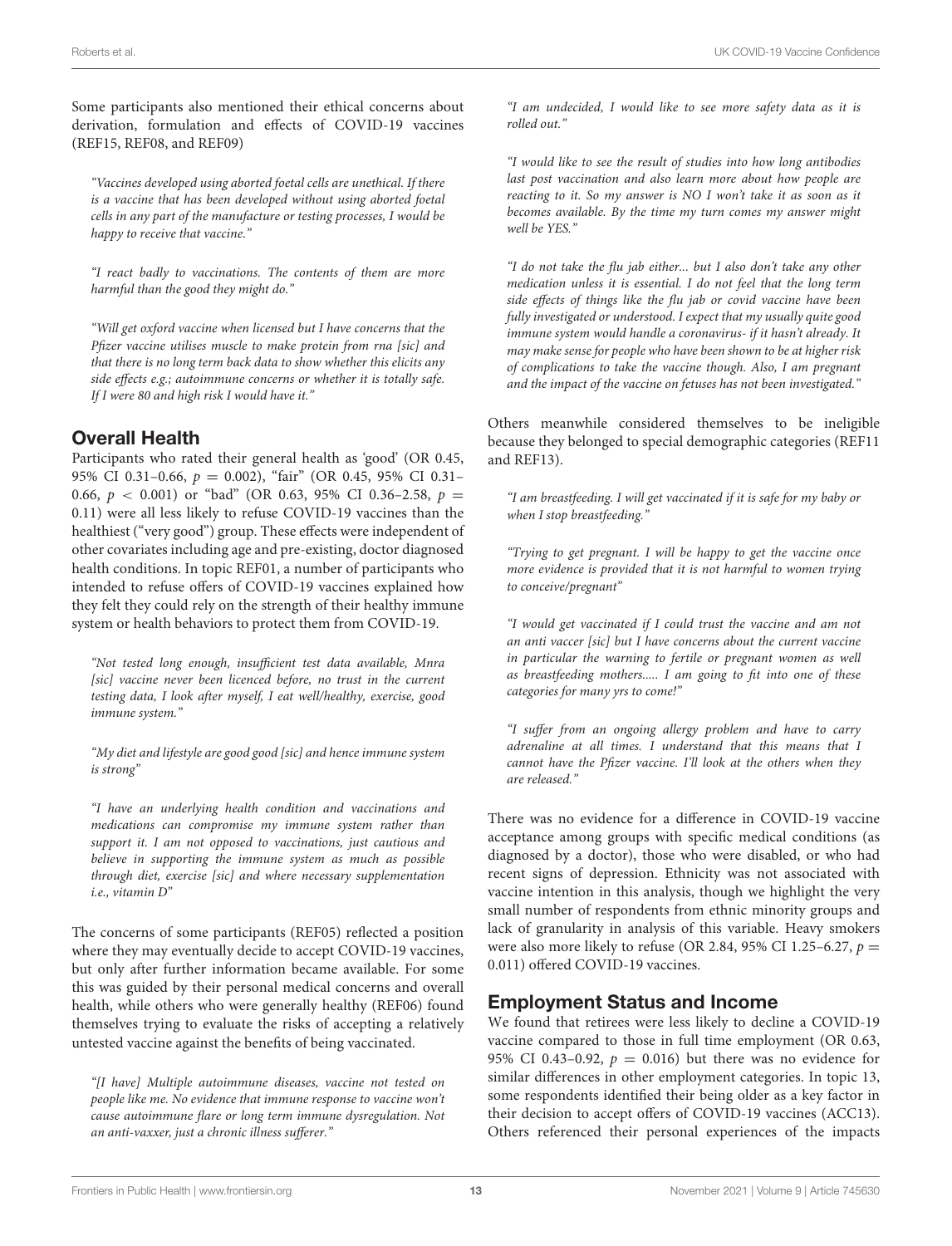of now-vaccine-preventable diseases such as measles (ACC13 and ACC14).

"I'm in the older age group and it's sensible to reduce my risk"

"Because of my age and having asthma. Also, my husband has angina, so to help protect him."

"I was born in the 1950s when measles, polio caused severe illness and vaccination changed that"

"I still remember when smallpox was finally beaten. I had an older cousin who was blind and brain damaged because her mother caught measles when pregnant."

Participants in the lowest household income bracket ( $<$  £15,000 per annum) were less likely to accept offers of COVID-19 vaccines than any other income group (**[Table 1](#page-4-0)**). Experiences of financial hardship during the pandemic were reported by 20.8% ( $n = 944$ ) of participants, but this was not associated with vaccination intentions (either in the main analysis, or in sub-analyses where [i] income was removed from the model and [ii] where an interaction between income and hardship was included).

#### Political Views

The political views of respondents were varied, with 43.7%  $(n = 1,984)$  describing themselves as "Liberal/Left," 23.8% (n  $= 1,080$ ) as "Conservative/Right" and 32.4% ( $n = 1,471$ ) as "Floating/Center" (**[Table 1](#page-4-0)**). Compared to those whose political views were central, participants on the political left (OR 0.30, 95% CI 0.22–0.41,  $p < 0.001$ ) were less likely to refuse a vaccine and those on the political right (OR 2.05, 95% CI 1.51–2.80,  $p < 0.001$ ) were more likely to refuse a COVID-19 vaccine when offered.

#### **DISCUSSION**

The results of this online survey indicate that acceptance of vaccines was, from the very outset of the UK's COVID-19 vaccination campaign, likely to be very high in all regions of the UK. Around 85% of respondents indicated that they were willing to be vaccinated when the survey took place in December 2020. There appeared to be no relationship between intention to be vaccinated and geographical location, gender, educational achievement, disability, any of a range of specific preexisting health conditions or experiences of having had COVID-19 symptoms. Participants from wealthier households were more likely to accept vaccines and previous studies have linked lower income to higher levels of uncertainty about COVID-19 vaccines in the UK [\(19\)](#page-16-16) and elsewhere [\(20\)](#page-16-17). An association between reduced uptake of other vaccines and lower incomes has also been seen in other studies in the United States and the UK [\(21,](#page-16-18) [22\)](#page-16-19).

Other studies in the UK have found that older adults were more likely to accept a COVID-19 vaccine [\(19,](#page-16-16) [23\)](#page-16-20) but after adjusting for covariates we found no clear association between age and COVID-19 vaccine acceptance. We did however observe that participants who were retired were also more likely to accept vaccination, which may act as a proxy for the same observation about older adults. No other employment status was associated with intention to accept or refuse vaccination.

Despite a known increased risk of severe COVID-19 amongst those with a number of pre-existing medical conditions [\(24\)](#page-16-21) we did not see any difference in COVID-19 vaccine acceptance between those with and without doctor diagnosed comorbidities. It is therefore possible that the overall perception of health status is more likely to influence respondents' attitudes toward vaccination rather than their specific medical history. We saw an association between vaccination and self-reported recent general health, where those who felt that their general health was "good" or "fair" were more likely to accept vaccines than those who said "very good." This fits with observations from the qualitative analysis that some participants felt that they didn't need to be vaccinated because of their good general health and strength of their immune system. Heavy current smokers indicated that they were more likely to decline a COVID-19 vaccine than current non-smokers. Smoking is linked to a raft of risk taking behaviors, impaired decision making and poor risk evaluations of the future consequences of actions [\(25\)](#page-16-22) and these considerations could explain the much higher odds of refusing vaccines that we observed among heavy smokers. Mangtani et al. [\(27\)](#page-16-23) recently showed that uptake of influenza vaccines differed by smoking status, whilst Jackson et al. [\(26\)](#page-16-24) highlighted that current smokers were more likely to be undecided or unwilling to receive a COVID-19 vaccine. The latter study also showed that smokers were more likely to have negative feelings toward vaccines, citing reasons that broadly echoed the concerns raised by the group of participants who planned to refuse vaccines in this study.

The diminishment of public trust in the UK government has been a major concern during the COVID-19 pandemic and we have previously highlighted how generalized mistrust, concerns about the transparent use and communication of evidence and insights into decision-making processes affected perceptions of the UK government's early pandemic response [\(28\)](#page-16-25). In the April 2020 survey, we found that 42.3% of study participants thought that the government always or nearly always told the truth about COVID-19 and in this survey this remained relatively unchanged at 39.2%. Confidence in the quality of government decision making had however changed substantially between the two surveys. In April 2020, 52.7% of participants said that the government was making good decisions [\(28\)](#page-16-25), but in December 2020 just 21.7% felt this way. A poor opinion of government decision making (and also low trust in the truthfulness of government) was associated with increased odds of refusing COVID-19 vaccines (**[Table 1](#page-4-0)**). Some respondents who talked about the government in the context of trust did however make a clear delineation between their faith in the government and that in the health service and/or science and scientists.

We also observed that participants who identified as having right-wing political views were significantly less likely to accept a COVID-19 vaccine, even after adjusting for potential sociodemographic covariates. The opposite was true of participants from the political left. A survey conducted in the US also found that those whose political view was conservative/right were less likely to accept vaccines [\(29\)](#page-16-26). This finding may be somewhat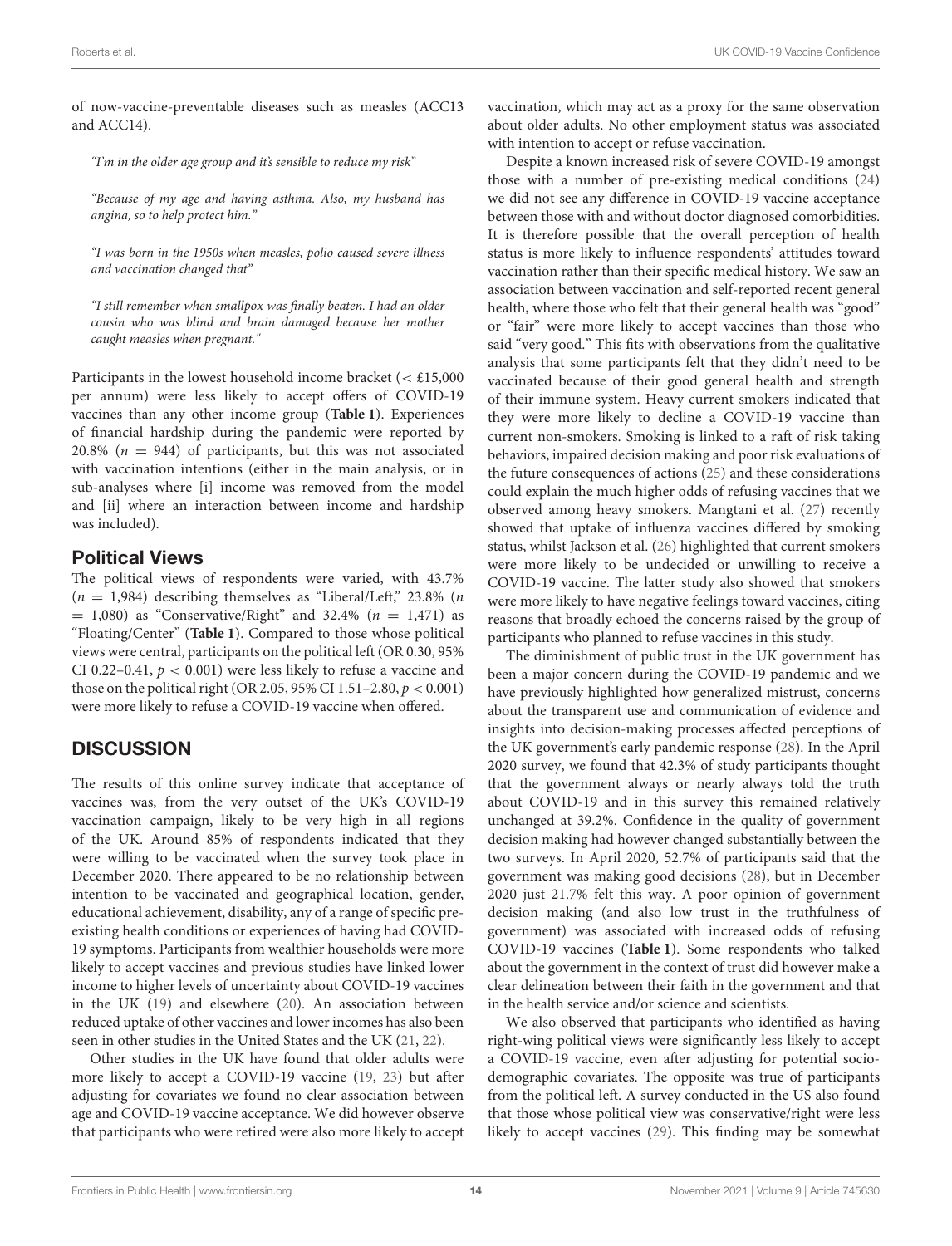surprising because the UK's COVID-19 response was led by a Conservative government and we might have expected that supporters of the incumbent government would most positively support their health initiatives. Anti-vaccination sentiments have however been linked with support for populist political parties, with both phenomena being "driven by similar dynamics: a profound distrust in elites and experts" [\(29\)](#page-16-26). The rise of populist narratives, and particularly the UK government's courtship of a populist right wing during the Brexit period (2016–2021) may therefore have led to the consolidation of political but not policy support amongst certain sections of the Conservative electorate.

Previous behaviors and experiences with regards to utilization of vaccines against seasonal influenza were associated with increased uptake of COVID-19 vaccines. This finding has also been seen in other studies in the UK [\(19,](#page-16-16) [23\)](#page-16-20), Australia [\(30\)](#page-16-27) and (in some demographic groups) in the United States of America [\(31\)](#page-16-28). Perhaps unsurprisingly, our results also identified that participants' levels of generalized vaccine hesitancy and previous refusals of offered vaccines associated with respectively 3.6- and 21-times greater odds of refusing COVID-19 vaccines, compared to those who were confident in vaccines.

During the pandemic, the significance of so-called "infodemics" and of misinformation, rumor and unscientific beliefs, has been at the forefront of public debates [\(32\)](#page-16-29). Underlying these discussions is the assumption that hesitation toward or refusal of public health interventions is grounded in misconceptions or poor information. We found only scant evidence within our corpus of free text quotes to support concerns that intentions to refuse COVID-19 vaccines were potentially driven by effects relating to misinformation or pseudoscience. Instead, a key element in our respondents' considerations was trust in the product, with responses amongst both those who said they would and those who say they would not take a COVID-19 vaccine gravitating around questions about the quality and safety of the vaccines. This supports critical insights into vaccine hesitancy which reject "knowledge deficit" framings of the problem, recasting it instead into a question of trust in scientific expertise [\(33\)](#page-16-30).

Among those participants who said they would not accept a COVID-19 vaccine, we found that their primary concerns were highly specific to the vaccine development process, to issues relating to the rapidity of the vaccine trials & the novelty of mRNA-based vaccines; as well as to the relative absence of knowledge about the long-term effects and safety including in pregnancy and breastfeeding. Whilst the seemingly low penetration of misinformation in our corpus of text may have been biased downwards by the limited representativeness of our sample, empirical social scientific research on rumors, hesitancy and trust in medical research across different contexts has shown similar results [\(34\)](#page-16-31). In the context of the concerns of this study's participants, COVID-19 vaccine hesitancy appeared to be framed by legitimate concerns about the perceived unavailability of substantive scientific data to support claims that the vaccines were safe and (possibly to a lesser degree) effective. It is notable that one COVID-19 vaccine had received licensure in the UK at the time of the survey and that specifically long-term safety issues were a focus point of public discussion.

The safety of vaccines is a prevalent topic in the debate on vaccine hesitancy [\(35–](#page-16-32)[37\)](#page-16-33). Reduced confidence may be heightened when limited scientific data are available, for instance in the case of investigational, experimental, and new vaccines used during the response to epidemics [\(38\)](#page-16-34). Some respondents claimed that whilst they would not accept a vaccine at present, they might possibly do so in the future, for example when there was a better understanding of potential adverse events following vaccination in other members of the population. The timing of data collection is salient here, as our respondents' reflections show the particular considerations surrounding deployment of a new vaccine during a health emergency. Indeed, this desire to defer vaccination reflects similar observations made during studies on the acceptance of a vaccine against Ebola virus in Sierra Leone [\(39\)](#page-16-35). Some governments even made decisions to defer COVID-19 vaccination at the level of national policy [\(40\)](#page-16-36); for instance, by delaying the commencement of COVID-19 vaccination programmes whilst observing the impacts of programmes underway in countries with a higher burden of disease [\(40\)](#page-16-36).

If concerns around vaccination were very specifically related to questions about vaccine development, then reflections on willingness to take the vaccine amongst our respondents were rooted in expressions of social responsibility and a vision of the public good. Many respondents focused on the desire to return to "normality," to be able to see family and friends, to resume social activities and to be able to travel again. These motives for willingness to be vaccinated with a novel vaccine represent a complex interaction between altruistic actions and self-interest that have been reported by others participating in experimental studies [\(41,](#page-17-0) [42\)](#page-17-1).

Key limitations of this study were that it was nonrepresentative and that the sampling-method was not random; meaning that the study findings are not generalisable either in the UK or elsewhere. We caution in particular that whilst vaccine dis- or mis-information did not appear to be a major influencer of vaccine choice in this UK cohort, this may not be the case in other jurisdictions. The study's participants were disproportionately likely to be highly educated, white and aged over 50 years and there was very limited participation in the 18–34 age group. Ethnic minority groups are at greater risk from COVID-19 [\(24,](#page-16-21) [43\)](#page-17-2) and are also less likely to report that they will accept COVID-19 vaccination [\(44\)](#page-17-3) but these groups were under-represented among those responding to the survey. Facebook's advertising policies preclude the targeting of boosted posts to specific ethnic minority groups, and we were therefore unable to influence the degree to which the advert was seen by, or engaged with by members of ethnic minority groups. The study was observational and causal links between the outcomes and statistically associated explanatory variables cannot be assumed. Additionally, covariates which were not included in the study, or any that were misclassified, could have led to residual confounding. As the study relied on selfreported information, there was scope for response bias, although we designed the questions to minimize this wherever possible. Finally, whilst the STM analysis is fully reproducible using statistical software, the assignment of topic names was performed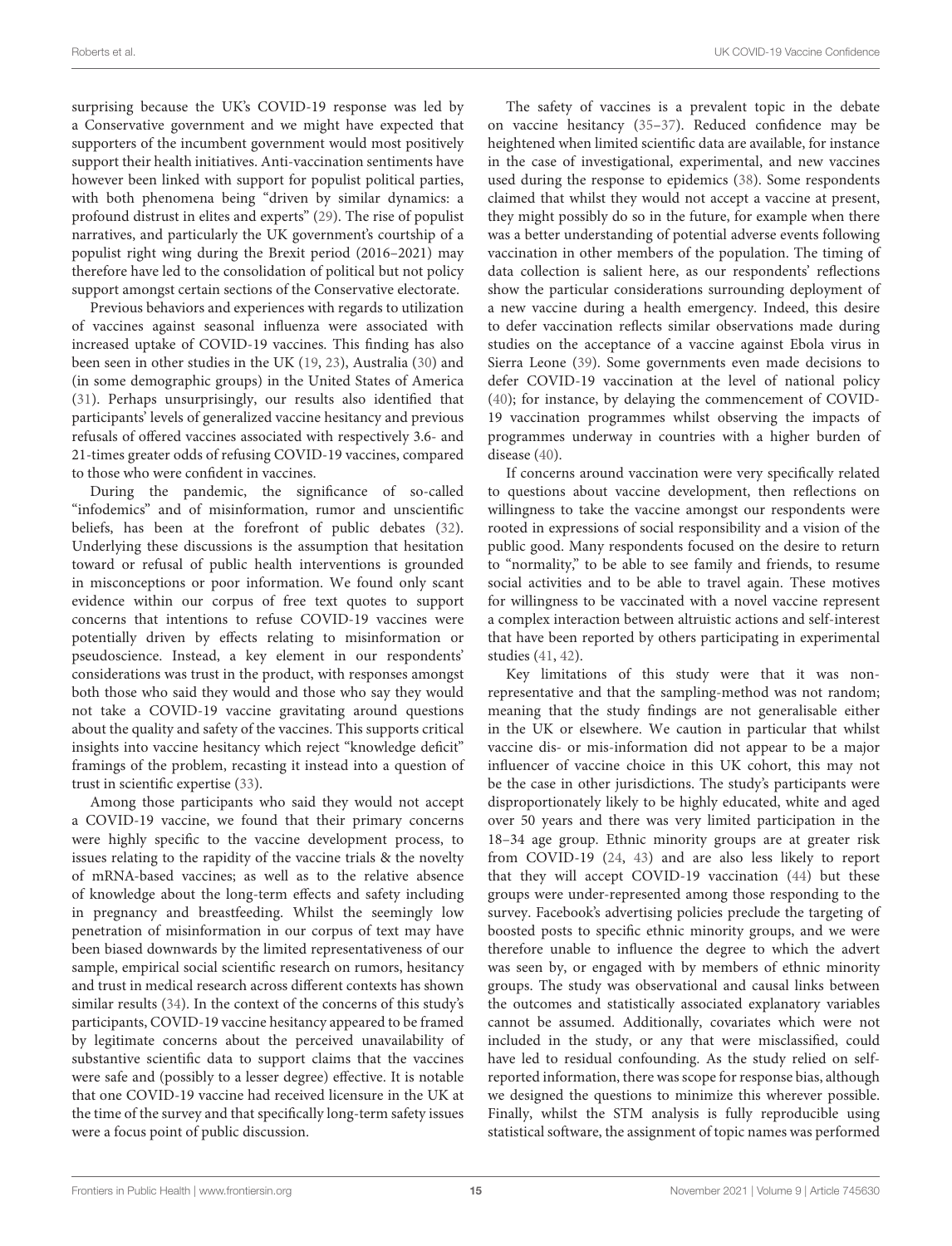manually; albeit only after a process of discussion and consensus that included all authors of this work. Finally, we acknowledge that the study design allowed for a large sample size which favored a broad representation of public sentiment, but that this may not have provided the same depth as a more comprehensive qualitative survey.

Our embedded mixed-methods analysis highlights groups that may be less engaged with the vaccination program and also provides a more detailed exploration of the complex factors and considerations that influenced decision-making among those who planned to either accept or reject the offered vaccines.

We suggest that in the context of the COVID-19 pandemic, levels of public complacency about SARS-CoV-2 vaccines were very low; whilst the large scale, well organized and equitable NHS-led deployment of vaccines in the UK meant that convenience was high. The majority of respondents to this survey reported on how they intended to accept offers of vaccination, suggesting that confidence was high, regardless of the many unknowns. The dominant theme among all topics relating to vaccine acceptance was that there was a need to restore normality, and for individuals to participate in the social good of vaccination by protecting themselves, their loved ones and others in their communities.

Reasons for refusing offered vaccines were more diverse, but notably focussed on legitimate questions about the safety and efficacy of vaccines, the speed of their development cycle, whether there was a real need for a vaccination program and to a lesser extent on whether the government and pharmaceutical companies had hidden motivations. There was no evidence of widespread misinformation or factors relating to an infodemic having influenced the decisions of many participants.

Engaging with public perceptions of a newly developed vaccine, deployed at the height of a health emergency, we question whether the dominant narratives of vaccine hesitancy are misconceived as primarily (or dominantly) being driven by "fake news," misinformation and disinformation on an epidemic scale (infodemics). Whilst we fully recognize the importance of combating misinformation, we propose that efforts to maintain high levels of vaccine confidence should not neglect to contend with legitimate concerns about the lack of transparency about the scientific process of vaccine development. Public engagement should therefore attend to deeper questions of (mis)trust in science and leadership. In order to maximize uptake, the vaccination programme should leverage the sense of altruism, citizenship and collective responsibility that motivated many of our participants to get vaccinated.

It should be noted that this study was conducted in December 2020, at the start of the mass vaccination campaign in the UK. Current attitudes to vaccination may have subsequently changed,

#### **REFERENCES**

<span id="page-15-0"></span>1. Polack FP, Thomas SJ, Kitchin N, Absalon J, Gurtman A, Lockhart S, et al. Safety and efficacy of the BNT162b2 mRNA COVID-19 vaccine. N Engl J Med. (2020) 383:2603–15. doi: [10.1056/NEJMoa2034577](https://doi.org/10.1056/NEJMoa2034577)

but the aim of this paper is to contend with perceptions of a novel vaccine being prepared for deployment at the height of a health emergency. We reiterate the call of Scheinerman and McCoy **(author?)** [\(45\)](#page-17-4) to address these issues through effective engagement with the public through a process of transparency, ethical reasoning and both formal & informal deliberation [\(45\)](#page-17-4).

### DATA AVAILABILITY STATEMENT

The datasets presented in this study can be found in online repositories. The names of the repository/repositories and accession number(s) can be found below: LSHTM Data Compass: [https://doi.org/10.17037/data.00002337.](https://doi.org/10.17037/data.00002337)

#### ETHICS STATEMENT

This study was reviewed and approved by the Research Ethics Committees of the London School of Hygiene & Tropical Medicine and the World Health Organization (ref: CERC.0039B). The data were fully anonymous and the study team were unable to identify any respondents. The respondents provided informed consent at the start of the survey by means of ticking a box on the web-form. All questions in the survey were optional, meaning that participants could skip questions if they did not want to divulge specific data. Written informed consent for participation was not required for this study in accordance with the national legislation and the institutional requirements.

#### AUTHOR CONTRIBUTIONS

CR, HB, NR, RE, LE, and SL conceptualised the study. CR curated the data. CR, HB, LE, and SL performed the analysis and wrote the manuscript. All authors designed the survey and contributed to the article and approved the submitted version.

#### FUNDING

This publication has been supported by German Federal Ministry of Health (BMG) COVID-19 Research and Development funding to WHO. Grant Number CERC.0039.

#### ACKNOWLEDGMENTS

The study team would like to thank the study participants for their contributions to the data and to acknowledge the invaluable administrative support of Eleanor Martins and Rosa Arques.

<span id="page-15-1"></span><sup>2.</sup> Voysey M, Clemens SAC, Madhi SA, Weckx LY, Folegatti PM, Aley PK, et al. Safety and efficacy of the ChAdOx1 nCoV-19 vaccine (AZD1222) against SARS-CoV-2: an interim analysis of four randomised controlled trials in Brazil, South Africa, and the UK. Lancet. (2021) 397:99– 111. doi: [10.1016/S0140-6736\(20\)32661-1](https://doi.org/10.1016/S0140-6736(20)32661-1)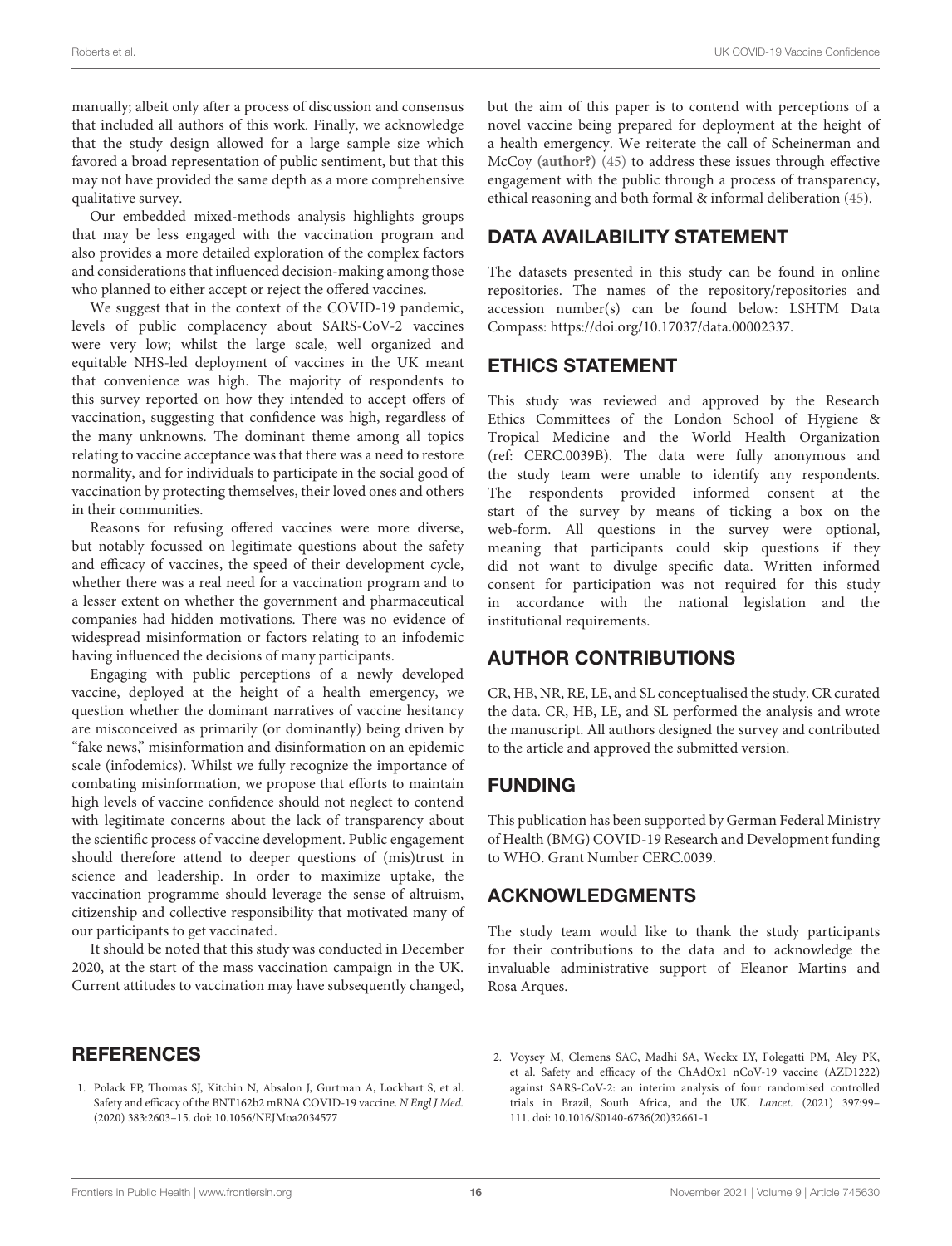- <span id="page-16-0"></span>3. Baden LR, El Sahly HM, Essink B, Kotloff K, Frey S, Novak R, et al. Efficacy and safety of the mRNA-1273 SARS-CoV-2 vaccine. N Engl J Med. (2020) 384:403–16. doi: [10.1056/NEJMoa2035389](https://doi.org/10.1056/NEJMoa2035389)
- <span id="page-16-1"></span>4. GOV.UK. Optimising the COVID-19 Vaccination Programme for Maximum Short-TERM impact [Internet]. GOV.UK. (2021). Available online at: [https://](https://www.gov.uk/government/publications/prioritising-the-first-covid-19-vaccine-dose-jcvi-statement/optimising-the-covid-19-vaccination-programme-for-maximum-short-term-impact) [www.gov.uk/government/publications/prioritising-the-first-covid-19](https://www.gov.uk/government/publications/prioritising-the-first-covid-19-vaccine-dose-jcvi-statement/optimising-the-covid-19-vaccination-programme-for-maximum-short-term-impact) [vaccine-dose-jcvi-statement/optimising-the-covid-19-vaccination](https://www.gov.uk/government/publications/prioritising-the-first-covid-19-vaccine-dose-jcvi-statement/optimising-the-covid-19-vaccination-programme-for-maximum-short-term-impact)[programme-for-maximum-short-term-impact](https://www.gov.uk/government/publications/prioritising-the-first-covid-19-vaccine-dose-jcvi-statement/optimising-the-covid-19-vaccination-programme-for-maximum-short-term-impact)
- <span id="page-16-2"></span>5. Bernal JL, Andrews N, Gower C, Stowe J, Robertson C, Tessier E, et al. Early effectiveness of COVID-19 vaccination with BNT162b2 mRNA vaccine and ChAdOx1 adenovirus vector vaccine on symptomatic disease, hospitalisations and mortality in older adults in England. medRxiv. (2021) 2021.03.01.21252652. doi: [10.1101/2021.03.01.21252652](https://doi.org/10.1101/2021.03.01.21252652)
- <span id="page-16-3"></span>6. Hall JA, Harris RJ, Zaidi A, Woodhall SC, Dabrera G, Dunbar JK. HOSTED— England's household transmission evaluation dataset: preliminary findings from a novel passive surveillance system of COVID-19. Int J Epidemiol. (2021) 50: 743–52. doi: [10.1093/ije/dyab057](https://doi.org/10.1093/ije/dyab057)
- <span id="page-16-4"></span>7. Harris RJ, Hall JA, Zaidi A, Andrews, NJ, Dunbar JK, Dabrera G. Effect of vaccination on household transmission of SARS-CoV-2 in England. N Engl J Med. (2021) 385:759–60. doi: [10.1056/NEJMc2107717](https://doi.org/10.1056/NEJMc2107717)
- <span id="page-16-5"></span>8. GOV.UK. Half of all Adults in UK Receive First Dose of COVID-19 Vaccine [Internet]. GOV.UK. (2021). Available online at: [https://www.gov.uk/](https://www.gov.uk/government/news/half-of-all-adults-in-uk-receive-first-dose-of-covid-19-vaccine) [government/news/half-of-all-adults-in-uk-receive-first-dose-of-covid-19](https://www.gov.uk/government/news/half-of-all-adults-in-uk-receive-first-dose-of-covid-19-vaccine) [vaccine.](https://www.gov.uk/government/news/half-of-all-adults-in-uk-receive-first-dose-of-covid-19-vaccine)
- <span id="page-16-6"></span>9. Health TLC& A. Vaccine hesitancy: a generation at risk. Lancet Child Adolesc Health. (2019) 3:281. doi: [10.1016/S2352-4642\(19\)30092-6](https://doi.org/10.1016/S2352-4642(19)30092-6)
- <span id="page-16-7"></span>10. MacDonald NE. Vaccine hesitancy: definition, scope and determinants. Vaccine. (2015) 33:4161–4. doi: [10.1016/j.vaccine.2015.04.036](https://doi.org/10.1016/j.vaccine.2015.04.036)
- <span id="page-16-8"></span>11. Larson HJ, Clarke RM, Jarrett C, Eckersberger E, Levine Z, Schulz WS, et al. Measuring trust in vaccination: a systematic review. Hum Vaccin Immunother. (2018) 14:1599–609. doi: [10.1080/21645515.2018.1459252](https://doi.org/10.1080/21645515.2018.1459252)
- <span id="page-16-9"></span>12. Rogers NT, Waterlow NR, Brindle H, Enria L, Eggo RM, Lees S, et al. Behavioral change towards reduced intensity physical activity is disproportionately prevalent among adults with serious health issues or selfperception of high risk during the UK COVID-19 lockdown. Front Public Health. (2020) 8:575091. doi: [10.3389/fpubh.2020.575091](https://doi.org/10.3389/fpubh.2020.575091)
- <span id="page-16-10"></span>13. Marks M, Lal S, Brindle H, Gsell P-S, MacGregor M, Stott C, et al. Electronic data management for vaccine trials in low resource settings: upgrades, scalability and impact of ODK. medRxiv. (2021) 2021.02.08.20191908. doi: [10.1101/2021.02.08.20191908](https://doi.org/10.1101/2021.02.08.20191908)
- <span id="page-16-11"></span>14. About boosting a post on Facebook [Internet]. Facebook Business Help Centre (2020). Available online at: [https://en-gb.facebook.com/business/help/](https://en-gb.facebook.com/business/help/240208966080581) [240208966080581](https://en-gb.facebook.com/business/help/240208966080581)
- <span id="page-16-12"></span>15. List of ethnic groups [Internet]. (2021). Available online at: [https://www.](https://www.ethnicity-facts-figures.service.gov.uk/style-guide/ethnic-groups) [ethnicity-facts-figures.service.gov.uk/style-guide/ethnic-groups](https://www.ethnicity-facts-figures.service.gov.uk/style-guide/ethnic-groups)
- <span id="page-16-13"></span>16. van Buuren S, Groothuis-Oudshoorn K. mice: multivariate imputation by chained equations in R. J Stat Softw[. 45:1–67. doi: 10.18637/jss.v0](https://doi.org/10.18637/jss.v045.i03) 45.i03
- <span id="page-16-14"></span>17. Roberts M, Stewart B, Tingley D. stm: an R package for structural topic models. J Stat Softw. (2019) 91:1–40. doi: [10.18637/jss.v091.i02](https://doi.org/10.18637/jss.v091.i02)
- <span id="page-16-15"></span>18. Enria L, Waterlow N, Rogers NT, Brindle H, Lal S, Eggo RM, et al. Trust and transparency in times of crisis: Results from an online survey during the first wave (April 2020) of the COVID-19 epidemic in the UK. PLoS ONE. (2021) 16:e0239247. doi: [10.1371/journal.pone.0239247](https://doi.org/10.1371/journal.pone.0239247)
- <span id="page-16-16"></span>19. Paul E, Steptoe A, Fancourt D. Attitudes towards vaccines and intention to vaccinate against COVID-19: implications for public health communications. Lancet Reg Health Eur. (2021) 1:100012. doi: [10.1016/j.lanepe.2020.100012](https://doi.org/10.1016/j.lanepe.2020.100012)
- <span id="page-16-17"></span>20. Lazarus JV, Ratzan SC, Palayew A, Gostin LO, Larson HJ, Rabin K, et al. A global survey of potential acceptance of a COVID-19 vaccine. Nat Med. (2021) 27:225–8. doi: [10.1101/2020.08.23.20180307](https://doi.org/10.1101/2020.08.23.20180307)
- <span id="page-16-18"></span>21. Jeudin P, Liveright E, Carmen MG del, Perkins RB. Race, ethnicity and income as factors for HPV vaccine acceptance and use. Hum Vaccin Immunother. (2013) 9:1413–20. doi: [10.4161/hv.24422](https://doi.org/10.4161/hv.24422)
- <span id="page-16-19"></span>22. Pearce A, Law C, Elliman D, Cole TJ, Bedford H. Factors associated with uptake of measles, mumps, and rubella vaccine (MMR) and use of single antigen vaccines in a contemporary UK cohort: prospective cohort study. BMJ. (2008) 336:754–7. doi: [10.1136/bmj.39489.590671.25](https://doi.org/10.1136/bmj.39489.590671.25)
- <span id="page-16-20"></span>23. Sherman SM, Smith LE, Sim J, Amlôt R, Cutts M, Dasch H, et al. COVID-19 vaccination intention in the UK: results from the COVID-19 vaccination acceptability study (CoVAccS), a nationally representative cross-sectional survey. Hum Vaccin Immunother. [\(2020\) 17:1612–21. doi: 10.1101/2020.08.13.201](https://doi.org/10.1101/2020.08.13.20174045) 74045
- <span id="page-16-21"></span>24. Williamson EJ, Walker AJ, Bhaskaran K, Bacon S, Bates C, Morton CE, et al. Factors associated with COVID-19-related death using OpenSAFELY. Nature. [\(2020\) 584:430–6. doi: 10.1038/s41586-020-](https://doi.org/10.1038/s41586-020-2521-4) 2521-4
- <span id="page-16-22"></span>25. Antonio R de L, Pompeia S. A fractionated analysis of hot and cool self-regulation in cigarette smokers from different socioeconomic backgrounds. PLoS ONE. [\(2019\) 14:e0220222. doi: 10.1371/journal.pone.02](https://doi.org/10.1371/journal.pone.0220222) 20222
- <span id="page-16-24"></span>26. Mangtani P, Breeze E, Kovats S, Ng ES, Roberts JA, Fletcher A. Inequalities in influenza vaccine uptake among people aged over 74 years in Britain. Prev Med. (2005) 41:545–53. doi: [10.1016/j.ypmed.2005.02.001](https://doi.org/10.1016/j.ypmed.2005.02.001)
- <span id="page-16-23"></span>27. Jackson SE, Paul E, Brown J, Steptoe A, Fancourt D. Negative vaccine attitudes and intentions to vaccinate against COVID-19 in relation to smoking status: a population survey of UK adults. Nicotine Tobacco Res. (2021) doi: [10.1101/2020.12.17.20248396](https://doi.org/10.1101/2020.12.17.20248396)
- <span id="page-16-25"></span>28. Enria L, Waterlow N, Rogers NT, Brindle H, Lal S, Eggo RM, et al. Trust and transparency in times of crisis: results from an online survey during the first wave (April 2020) of the COVID-19 epidemic in the UK. Public Glob Health. (2020). doi: [10.1101/2020.09.01.20183822](https://doi.org/10.1101/2020.09.01.20183822)
- <span id="page-16-26"></span>29. Kennedy J. Populist politics and vaccine hesitancy in Western Europe: an analysis of national-level data. Eur J Public Health. (2019) 29:512– 6. doi: [10.1093/eurpub/ckz004](https://doi.org/10.1093/eurpub/ckz004)
- <span id="page-16-27"></span>30. Faasse K, Newby J. Public perceptions of COVID-19 in Australia: perceived risk, knowledge, health-protective behaviors, and vaccine intentions. Front Psychol [Internet]. [\(2020\) 11:551004. doi: 10.3389/fpsyg.2020.5](https://doi.org/10.3389/fpsyg.2020.551004) 51004
- <span id="page-16-28"></span>31. Malik AA, McFadden SM, Elharake J, Omer SB. Determinants of COVID-19 vaccine acceptance in the US. EClinicalMedicine. (2020) 26:100495. doi: [10.1016/j.eclinm.2020.100495](https://doi.org/10.1016/j.eclinm.2020.100495)
- <span id="page-16-29"></span>32. Loomba S, Figueiredo A de, Piatek SJ, Graaf K de, Larson HJ. Measuring the impact of exposure to COVID-19 vaccine misinformation on vaccine intent in the UK and US. medRxiv. (2020) 2020.10.22.20217513. doi: [10.1101/2020.10.22.20217513](https://doi.org/10.1101/2020.10.22.20217513)
- <span id="page-16-30"></span>33. Goldenberg MJ. Public misunderstanding of science? Reframing the problem of vaccine hesitancy. Perspect Sci. (2016) 24:552– 81. doi: [10.1162/POSC\\_a\\_00223](https://doi.org/10.1162/POSC_a_00223)
- <span id="page-16-31"></span>34. Grantz KH, Claudot P, Kambala M, Kouyaté M, Soumah A, Boum Y, et al. Factors influencing participation in an Ebola vaccine trial among front-line workers in Guinea. Vaccine. (2019) 37:7165–70. doi: [10.1016/j.vaccine.2019.09.094](https://doi.org/10.1016/j.vaccine.2019.09.094)
- <span id="page-16-32"></span>35. Larson HJ, Jarrett C, Eckersberger E, Smith DMD, Paterson P. Understanding vaccine hesitancy around vaccines and vaccination from a global perspective: a systematic review of published literature, 2007-2012. Vaccine. (2014) 32:2150– 9. doi: [10.1016/j.vaccine.2014.01.081](https://doi.org/10.1016/j.vaccine.2014.01.081)
- 36. de Figueiredo A, Simas C, Karafillakis E, Paterson P, Larson HJ. Mapping global trends in vaccine confidence and investigating barriers to vaccine uptake: a large-scale retrospective temporal modelling study. Lancet. (2020) 396:898–908. doi: [10.1016/S0140-6736\(20\)31558-0](https://doi.org/10.1016/S0140-6736(20)31558-0)
- <span id="page-16-33"></span>37. Razai MS, Chaudhry UAR, Doerholt K, Bauld L, Majeed A. Covid-19 vaccination hesitancy. BMJ. (2021) 373:n1138. doi: [10.1136/bmj.n1138](https://doi.org/10.1136/bmj.n1138)
- <span id="page-16-34"></span>38. Smith MJ, Ujewe S, Katz R, Upshur REG. Emergency use authorisation for COVID-19 vaccines: lessons from Ebola. Lancet. (2020) 396:1707– 9. doi: [10.1016/S0140-6736\(20\)32337-0](https://doi.org/10.1016/S0140-6736(20)32337-0)
- <span id="page-16-35"></span>39. Jendrossek M, Edmunds WJ, Rohan H, Clifford S, Mooney TA, Eggo RM. Health care worker vaccination against Ebola: Vaccine acceptance and employment duration in Sierra Leone. Vaccine. (2019) 37:1101– 8. doi: [10.1016/j.vaccine.2018.12.060](https://doi.org/10.1016/j.vaccine.2018.12.060)
- <span id="page-16-36"></span>40. Why the delay? The nations waiting to see how COVID vaccinations unfold [Internet]. The Guardian. (2021). Available online at: [http://www.](http://www.theguardian.com/world/2021/jan/08/why-the-delay-the-nations-waiting-to-see-how-covid-vaccinations-unfold) [theguardian.com/world/2021/jan/08/why-the-delay-the-nations-waiting](http://www.theguardian.com/world/2021/jan/08/why-the-delay-the-nations-waiting-to-see-how-covid-vaccinations-unfold)[to-see-how-covid-vaccinations-unfold](http://www.theguardian.com/world/2021/jan/08/why-the-delay-the-nations-waiting-to-see-how-covid-vaccinations-unfold)